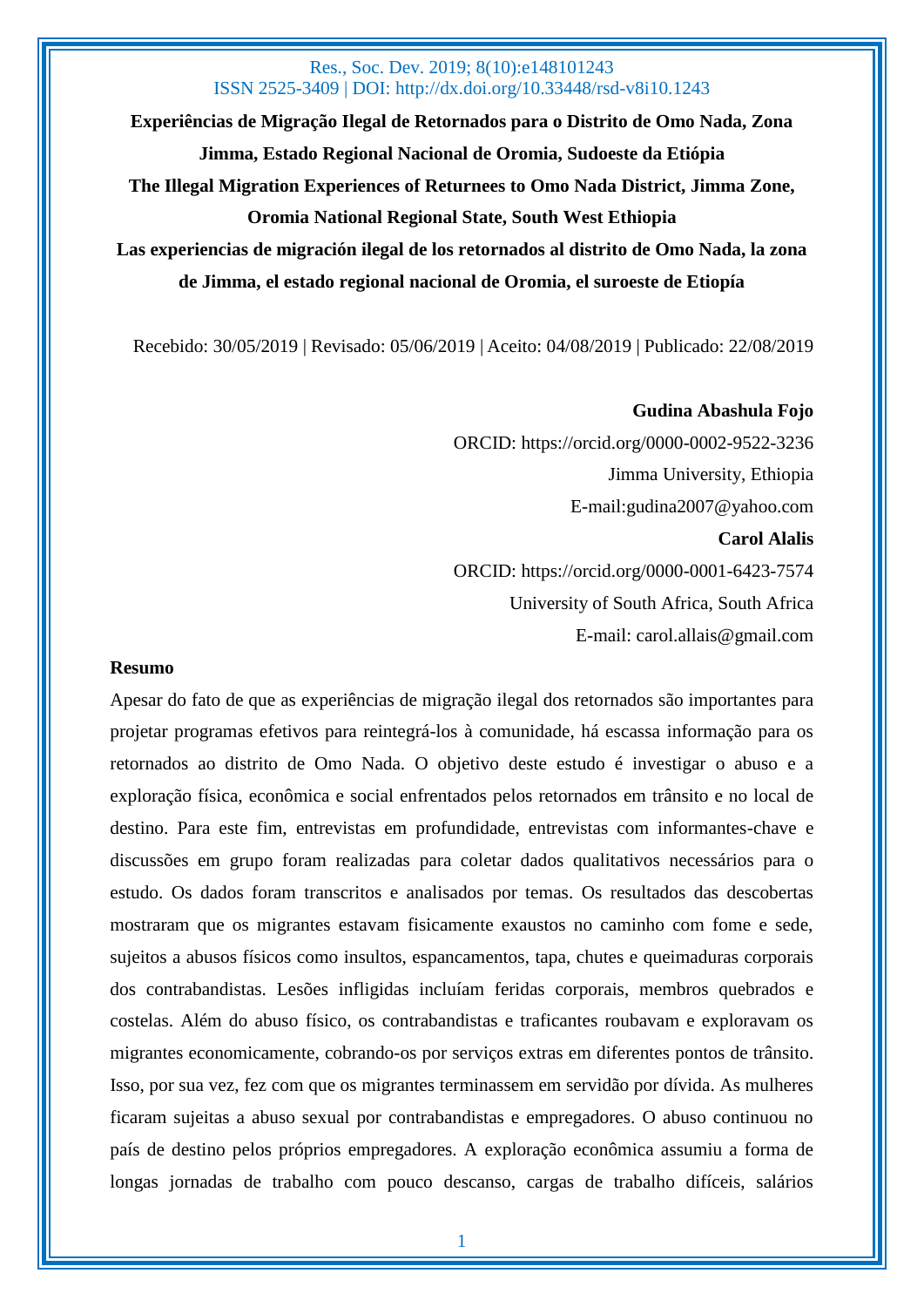reduzidos ou salários totalmente retidos. A punição foi particularmente dura para aqueles com pouca ou nenhuma habilidade. Além disso, a situação privou os participantes do estudo de obter alimentos suficientes ou saudáveis, e sua comunicação com as famílias deixadas no país de origem foi restrita. As mulheres, geralmente domésticas, foram vítimas de abuso sexual por empregadores e suas famílias.

**Palavras-chave:** migração ilegal; retornados; abuso, exploração Omo Nada

#### **Abstract**

Despite the fact that the illegal migration experiences of the returnees are important to design effective programs to reintegrate them into the community, there is scanty of information for the returnees to Omo Nada district. The purpose of this study is to investigate the physical, economic and social abuse and exploitation faced by the returnees en route and in the place of destination. To this end, in-depth interviews, key informant interviews and focus group discussions were undertaken to collect qualitative data required for the study. The data was transcribed and analyzed thematically. The results of the findings showed that the migrants were physically exhausted en route with hunger and thirst, subjected to physical abuse such as insults, beating, slapping, kicking, and bodily burn from the smugglers. Injuries inflicted included bodily wounds, broken limbs and ribs. In addition to the physical abuse, the smugglers and traffickers robbed, and exploited migrants economically charging them for extra services at different transit points. This in turn made the migrants ended in debt bondage. Women became subject to sexual abuse by smugglers and by employers. The abuse continued in the country of destination by employers themselves. Economic exploitation took the form of long working hours with little rest, difficult workloads, reduced pay or wages withheld altogether. Punishment was particularly harsh for those with few or no skills. In addition, the situation deprived the study participants from getting sufficient or healthy food and theircommunication with their families left behind in the home country was restricted. Women, usually domestic workers, had been subject to sexual abuse by employers and their families.

**Key words**: illegal migration; returnees; abuse, exploitation Omo Nada

#### **Resumen**

A pesar del hecho de que las experiencias de migración ilegal de los retornados son importantes para diseñar programas efectivos para reintegrarlos a la comunidad, existe poca información para los retornados al distrito de Omo Nada. El propósito de este estudio es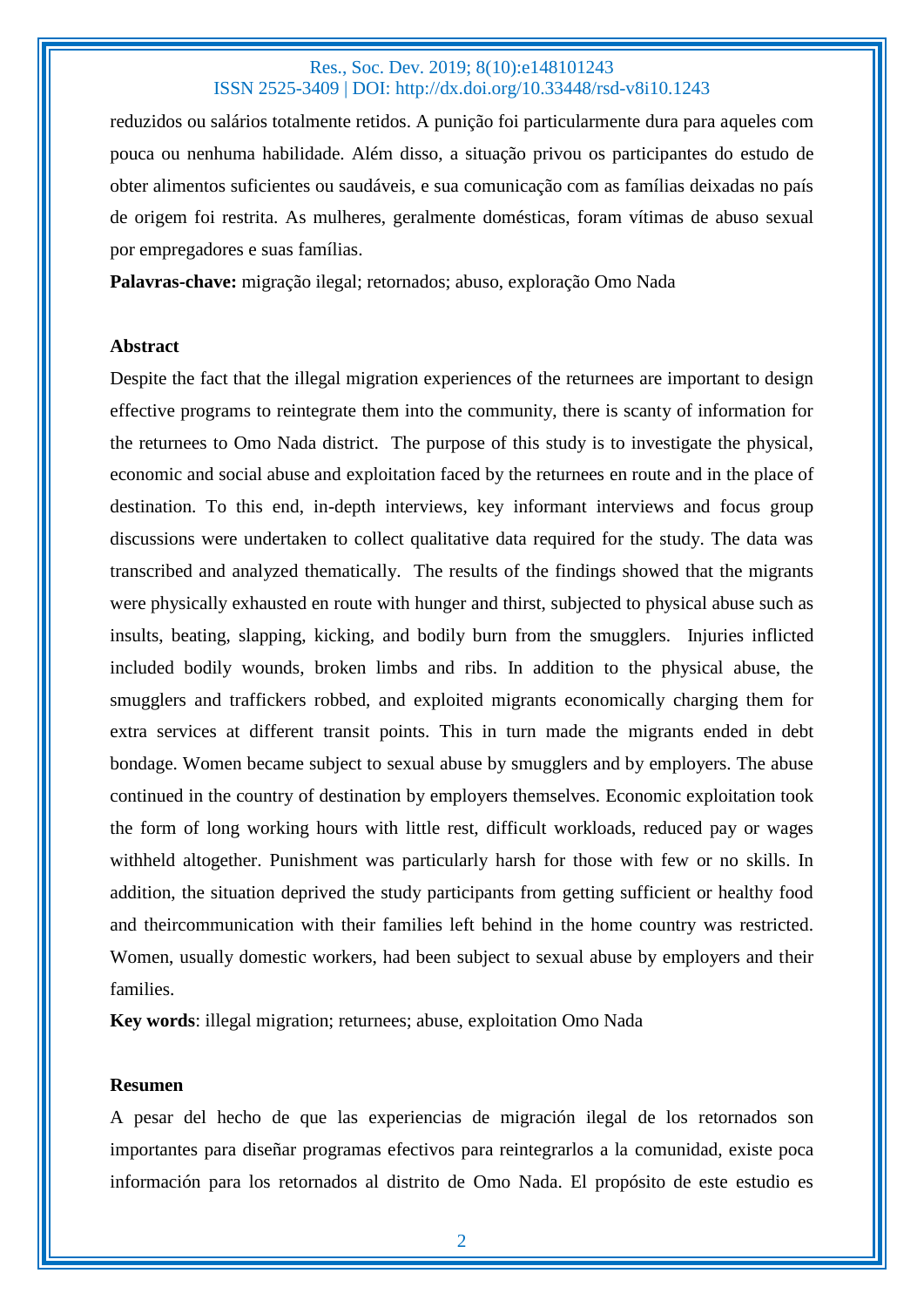investigar el abuso físico, económico y social y la explotación que enfrentan los retornados en el camino y en el lugar de destino. Con este fin, se llevaron a cabo entrevistas en profundidad, entrevistas con informantes clave y grupos de discusión para recopilar datos cualitativos necesarios para el estudio. Los datos fueron transcritos y analizados temáticamente. Los resultados de los hallazgos mostraron que los migrantes estaban físicamente exhaustos en el camino con hambre y sed, sometidos a abusos físicos como insultos, golpes, bofetadas, patadas y quemaduras corporales por parte de los traficantes. Las lesiones infligidas incluyeron heridas corporales, extremidades y costillas rotas. Además del abuso físico, los traficantes y traficantes robaron y explotaron a los migrantes que les cobran económicamente por servicios adicionales en diferentes puntos de tránsito. Esto a su vez hizo que los migrantes terminaran en la servidumbre por deudas. Las mujeres fueron objeto de abuso sexual por parte de contrabandistas y empleadores. El abuso continuó en el país de destino por parte de los propios empleadores. La explotación económica tomó la forma de largas horas de trabajo con poco descanso, cargas de trabajo difíciles, salarios reducidos o salarios retenidos por completo. El castigo fue particularmente duro para aquellos con pocas o ninguna habilidad. Además, la situación privó a los participantes del estudio de obtener alimentos suficientes o saludables y se restringió su comunicación con sus familias que quedaron en el país de origen. Las mujeres, generalmente trabajadoras domésticas, habían sido objeto de abuso sexual por parte de los empleadores y sus familias.

**Palabras clave:** migración ilegal; retornados; abuso, explotación Omo Nada

## **1. Introduction**

"Illegal migration"<sup>1</sup> (also known as irregular migration) refers to the entrance and residence of individual/s in another country without having or receiving legal authorization from the host state to do so (International Council on Human Rights Policy, 2010). Illegal migration involves crossing of borders without complying with the requirements for legal entry into the receiving state. It takes place outside the norms and procedures established by states to manage the orderly flow of migrants into, through and out of their territories (International

<sup>&</sup>lt;sup>1</sup>While illegal migration is globally acknowledged to be a growing problem, estimating the numbers of people who are smuggled or trafficked every year is problematic. The covert and illegal nature of smuggling and trafficking makes both phenomena difficult to provide accurate estimates of their incidences (Native, McClain & Stacy 2010:243). Estimates are inconsistent and are likely to be gross underestimates.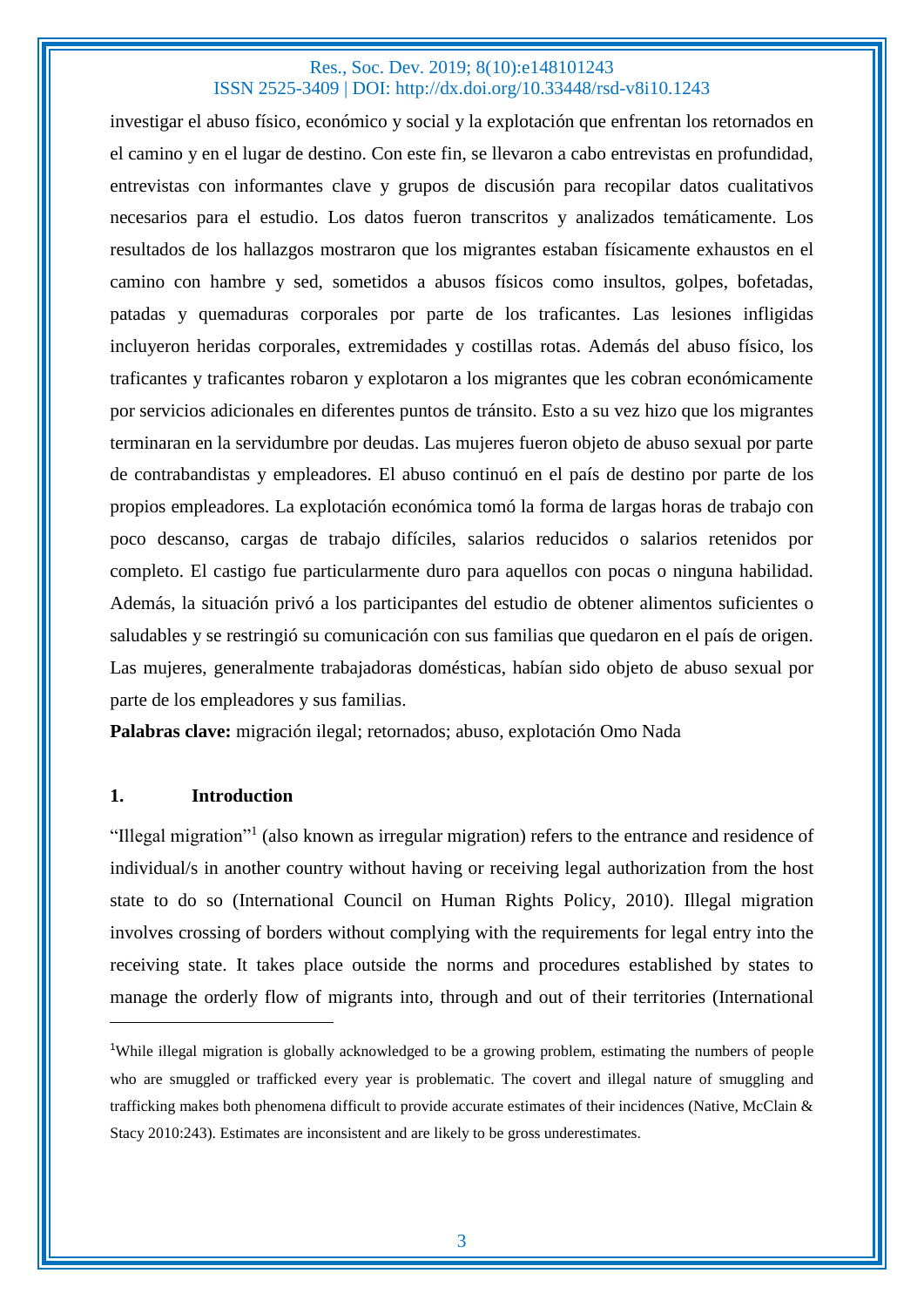Organization of Migration [IOM], 2003). The two major types of illegal migration are migrant smuggling and human trafficking. The smuggling of migrants and human trafficking have become widespread, their causes being deep-rooted in the socio-economic and political structures of societies (Human Smuggling and Trafficking Centre, 2006).

Many young Ethiopians transit illegally through Djibouti, Egypt, Somalia, Sudan, or Kenya to the Middle East every year to seek work in the Middle East (US Department of State, 2015). A joint study conducted by the Danish Refuge Council and Regional Mixed Migration Secretariat (2012) revealed that Ethiopian irregular migrants represented over 75% of all maritime arrivals in Yemen in 2011. Over 75,000 Ethiopians arrived at Yemen's coast in 2011 of which about 56,000 of them entered Yemen to get to Saudi Arabia. The study also reported that over the past six and a half years, the cumulative number of new arrivals from Ethiopia was estimated to be at least 230,000 (Danish Refuge Council and the Regional Mixed Migration Secretariat, 2012).

Saudi Arabia receives the largest number of illegal migrants from the Horn of Africa in general, and from Ethiopia in particular. Over the last three years, between 100,000 and 200,000 Ethiopians migrated to Saudi Arabia annually through regular labour migration. Estimation indicated that the number of irregular Ethiopian migrants is double the size of the regular migrants (The Regional Mixed Migration Secretariat 2014:9). Over 400,000 Ethiopians, including some trafficking victims, reside in Saudi Arabia (US Department of State, 2016).

A number of people leave their homes and families every year in search of economic opportunities that are not available to them in their home countries. They often make the decision to emigrate based on false information provided by smugglers and brokers regarding the lucrative employment opportunities and better pay abroad or destination countries (Jayagupta, 2009). The migrant, their families and relatives spend considerable amounts of money on illegal migration (International Labour Organization [ILO], 2011). They emigrate either by selling their families' scarce resources or by borrowing money from relatives to pay the smugglers and illegal brokers who promise to undertake the so-called facilitation activities to help them reach the place of destination safely and get decent employment with good pay.

Contrary to the promise of well paid jobs, however, many irregular emigrants are soon absorbed into the illicit world of people smuggling and trafficking which exposes them to conditions of ongoing exploitation and human misery (United Nations Office on Drugs and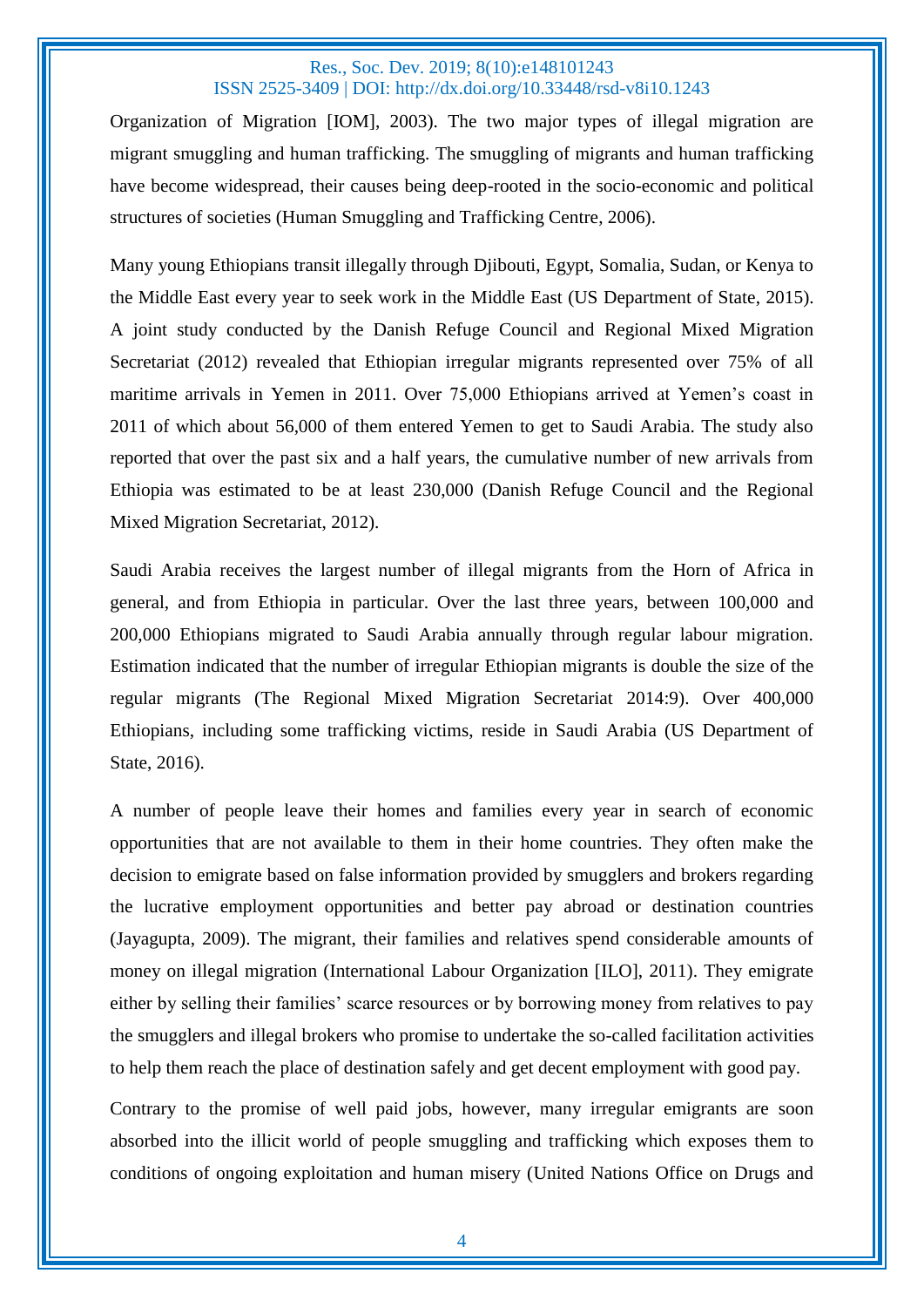Crimes United Nations Office on Drugs and Crimes [UNODC], 2008). There is evidence that smugglers continue to exploit 'illegal migrants' through threats and demands for additional fees. Many illegally smuggled people also become vulnerable to trafficking syndicates due to their lack of legal status, knowledge and experiences of the foreign culture (Jayagupta, 2009).

Smugglers and traffickers subject the migrants to detention, extortion and severe abuse en route to their final destinations (US Department of State, 2015). In some cases, smugglers force migrant to work for years in the illegal labour marker to pay off debts incurred because of their transportation. In countries of destination, migrants may become vulnerable to different forms of exploitations in a range of industries like agriculture, construction, domestic work, entertainment, forestry, fishing, mining and textiles (IOM, 2015). The abuse ranges from the imposition of excessive working hours with unfair pay to verbal and physical abuse to even sexual harassment and sexual attacks. Substandard working conditions and unfair contractual terms are imposed on them by middlemen and employers. Women are particularly vulnerable as the abusers rape and often force them to engage in prostitution (Calandruccio, 2005).

In addition to being subjected to unsafe conditions on the smuggling journey, smuggled aliens may be held under debt bondage by brokers and smugglers until their debt is paid off by the emigrants, family members or others (Human Smuggling and Trafficking and Centre 2006:1).

Ethiopia has been identified as a source, and to some extent a destination and transit country, for illegally smuggled or trafficked men, women and children subjected to forced labour and sex exploitation (US Department of State, 2016). People are smuggled and trafficked through the country via three major routes in east, north and south (IOM, 2015).

Most of the illegal migrants from Ethiopia to other countries typically face exploitative conditions. The smugglers and traffickers force Ethiopian girls into domestic servitude and prostitution in countries such as Egypt, Somalia, Yemen, Djibouti, Sudan and South Sudan (particularly in Juba, Bor, and Bentiu). Similarly, they subject Ethiopian boys to forced labour in places such as Djibouti as shop assistants, errand boys, domestic workers, thieves, and street beggars (US Department of State 2012). Migrants are exposed to a range of health concerns including torture, domestic violence, alcoholism, psychological problems, HIV/AIDS and other sexually transmitted diseases in transit as well as destination countries (Muco, 2013; Enaikele & Olutayo 2011; Abdulraheem & Oladipo, 2010; UNODC, 2008; Bryant-Davis, Tillman, Marks & Smith,2010).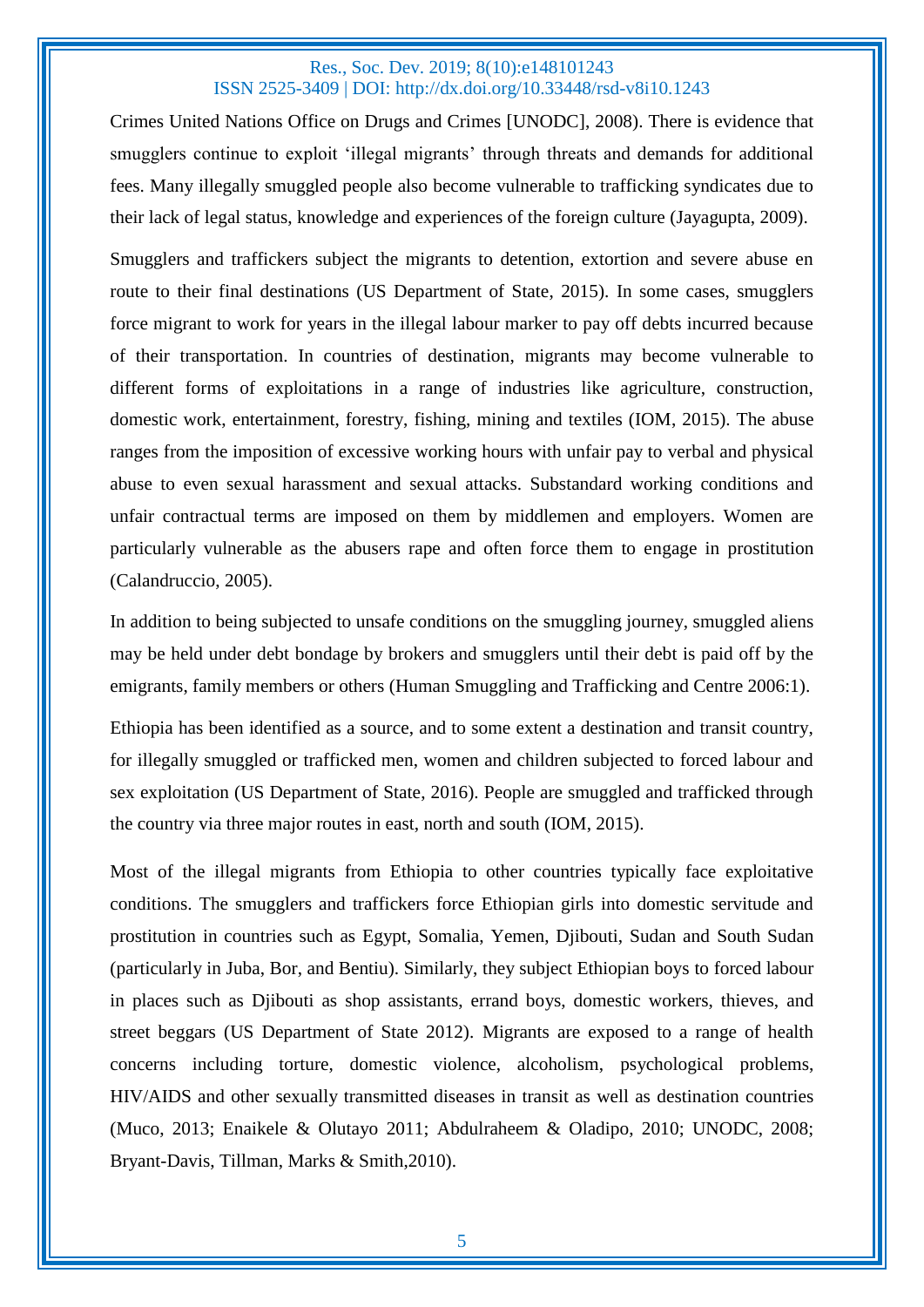The various abuse and exploitation experienced by illegal migrants may vary from place to place and individuals to individuals. However, there is scanty of information with regards to the migrants from Omo Nada district to the Middle East. Therefore, what are the illegal migration experiences of the returnees to Omo Nada district? The general objective of this study is to investigate the illegal migration experiences of the returnees to Omo Nada District, Jimma Zone, Oromia Region, Ethiopia.

#### **2. Research Methods**

## **3.1 Study Group and Key Informants**

The population for this study was the returnees of illegal migration from Saudi Arabia in 2013 to Omo Nada District. I applied the concept of data saturation and conducted 20 in-depth interviews with returnees of illegal migration. I used the purposive sampling technique to select 20 study participants from returnees deported by the Saudi Arabia and returned to Omo Nada in 2013. Of these, 16 (sixteen) were males and only 4 (four) were women. Men constitute the majority of the returnees to Omo Nada compared to women.

The District Labour and Social Affairs Office, which works closely with returnees of illegal migration, identified a number of returnees to Omo Nada District. I purposively selected and interviewed returnees who were voluntarily. In addition to their willingness to participate, other criteria used to select the participants were their age and time of their return. Due to the added vulnerability of child returnees, I selected only participants above the age of 18 to participate in the study. In terms of the time of return, as a large number of migrants officially returned to Ethiopia by Saudi Arabia in 2013, they were included in the study. This helped the researcher get many voluntary participants.

## **3.2 Methods of data collection**

In-depth interviews, key informant interviews and focus group discussions were the qualitative research methods I used to undertake the study.

I interviewed twenty participants. The sample size of the study participants for the in-depth interviews was determined based on the concept of the data saturation point. The interviews lasted between 27 minutes to 1 hour and 15 minutes. I used a digital voice recorder to record the interviews.

I also conducted five key informant interviews with one expert in each of the following offices: Omo Nada District Labour and Social Affairs Office, Youth's Affairs Office, Women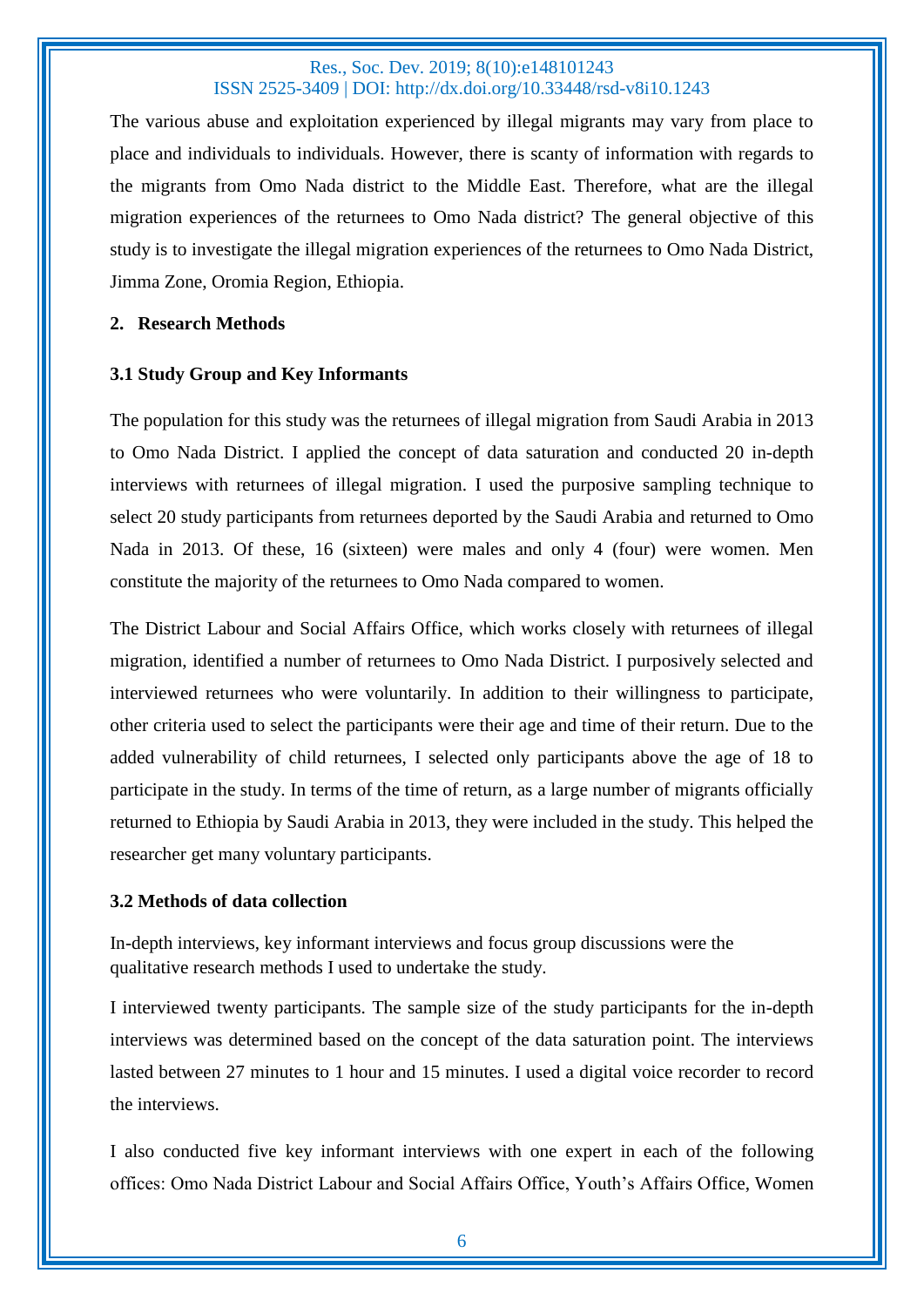and Children's Affairs Office, Police Office and one non-government organization working on returnee reintegration. Finally, I conducted I conducted two focus group discussions (1 all -male and 1 all- female) discussions separately, which each consisted of 12 individuals. The participants of the focus group discussions were community leaders, religious leaders, elders, men and women. I selected the FGD participants based on the depth of their knowledge about the reintegration responses made for the returnees and the returnees' current reintegration situation.

## **3.3 Methods of data analysis**

After the data was transcribed and coded, I used thematic analysis to analyze the data. I developed the themes based on the research objectives and repeated patterns of meanings in the data. Pseudonyms are used in order to keep the study participants' confidentiality wherever narrations are directly quoted.

## **3.4 Trustworthiness of the data**

Morrow (2005) argues that one of the mechanisms to achieve credibility in qualitative study is prolonged engagement with the study participants. For this purpose, I spent five months in the field site. This helped me become familiar with my study participants and gain an understanding of their experiences and the contexts in which they lived.

The other technique suggested by Lincoln and Guba (1985) is member checking. Member checking is a process whereby a report of specific descriptions is taken back to the participants to confirm its accuracy (Creswell, 2009). To ensure trustworthiness of the data in this regard, I went back to the study site after data collection and transcription to read the transcribed data to the study participants to validate the data.

Shenton (2003) advises that in order to address the dependability issue more directly, the researcher should report in detail the process of the study, thereby enabling a future researcher to repeat the work, if not necessarily to gain the same result. To this end, I tried to document clearly and presented all the procedures I followed to carry out the study to ensure the dependability of the study. I hope that this can pave the way for the replication of the study by somebody else.

## **3. Findings and analysis**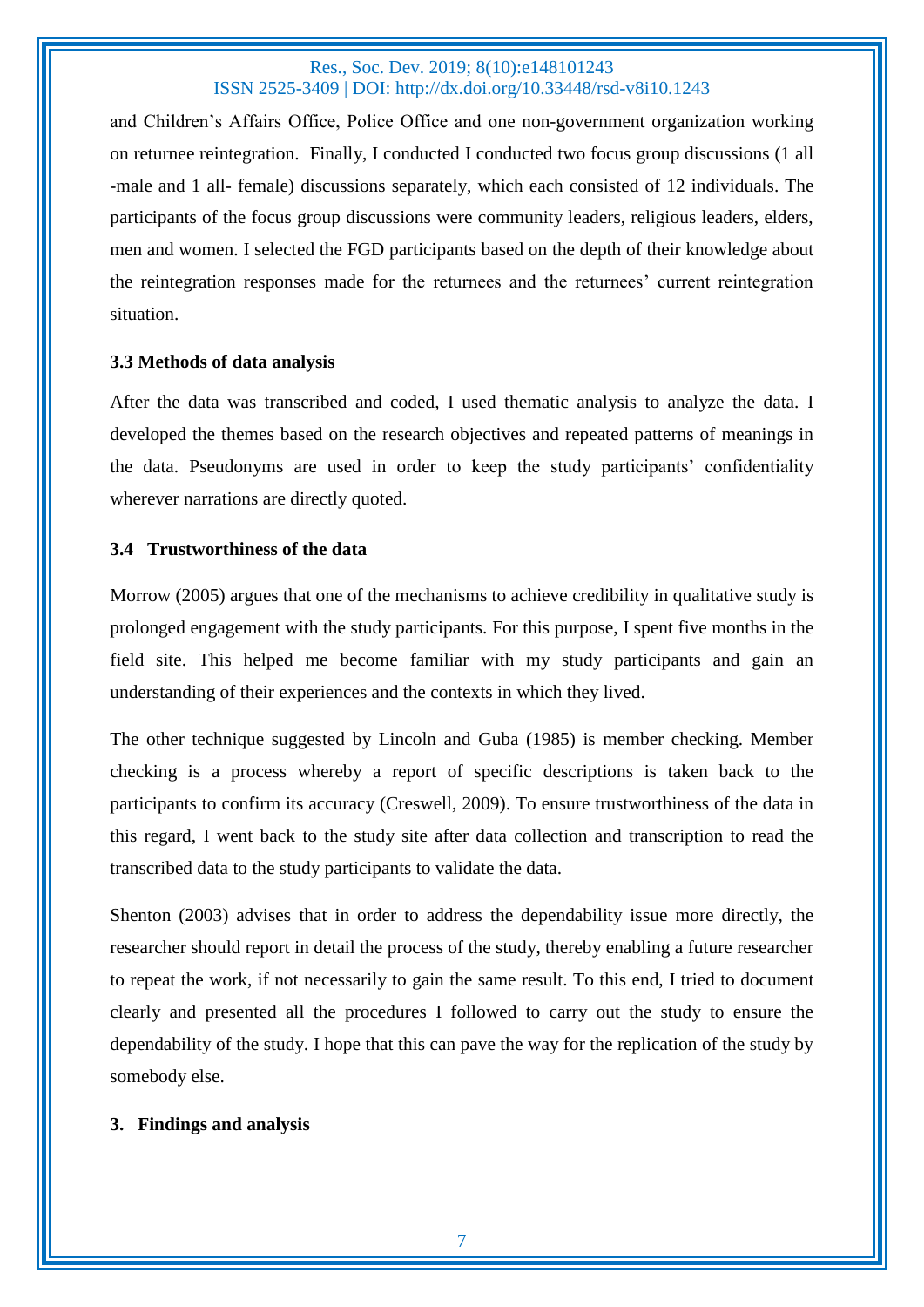## **3.1 Introduction**

There should be evidence to say that reintegration assistance is important for the returnees. To this end, the study explores the illegal migration experiences of the returnees explored in addition to the contextual factors that resulted in their illegal migration. For this reason, this chapter of the study tries to investigate the illegal migration experiences of the returnees that can be a ground for arguing the need for intervention and reintegration. The illegal migration experiences are described in terms of the various abuse and exploitation the study participants experienced in connection with their illegal migration.

The reintegration of the returnees is a complex phenomenon, which involves the understanding of each returnee's illegal migration experiences en route and in the place of destination. In addition to understanding the contextual factors that resulted in the illegal migration of returnees, it also requires an understanding of the subjective experiences with which they returned home. In other words, successful reintegration of the returnees also depends on understanding their experiences of the whole process of illegal migration because this contributes to the understanding of the support they need to reintegrate into their communities of origin effectively.

Lyneham (2014) argues that understanding these experiences has paramount importance and benefits for designing mechanisms to best serve the needs of the returnees to recover and decrease their likelihood of re-migrating illegally (Lyneham, 2014).

As the returnees' subjective experiences of illegal migration vary from individual to individual, their reintegration needs also vary. There is no one-size-fits-all reintegration response. Rather, the reintegration approaches depend on the local contexts and the returnees' needs to match the reality on ground (IOM, 2015). The failure to understand the subjective problems the majority faced, and their subsequent reintegration needs, leads to inability to tailor reintegration supports to their needs.

Regarding this, Cassarino (2009) contends that reintegration of the returnees depends on understanding three major factors: the situations in the home country to which the returnees are returned; their migration experiences while they were abroad; and the situations in the host and home country that motivated them to return home. These pre- and post- return conditions assessment are important to estimate the likely outcome of reintegration.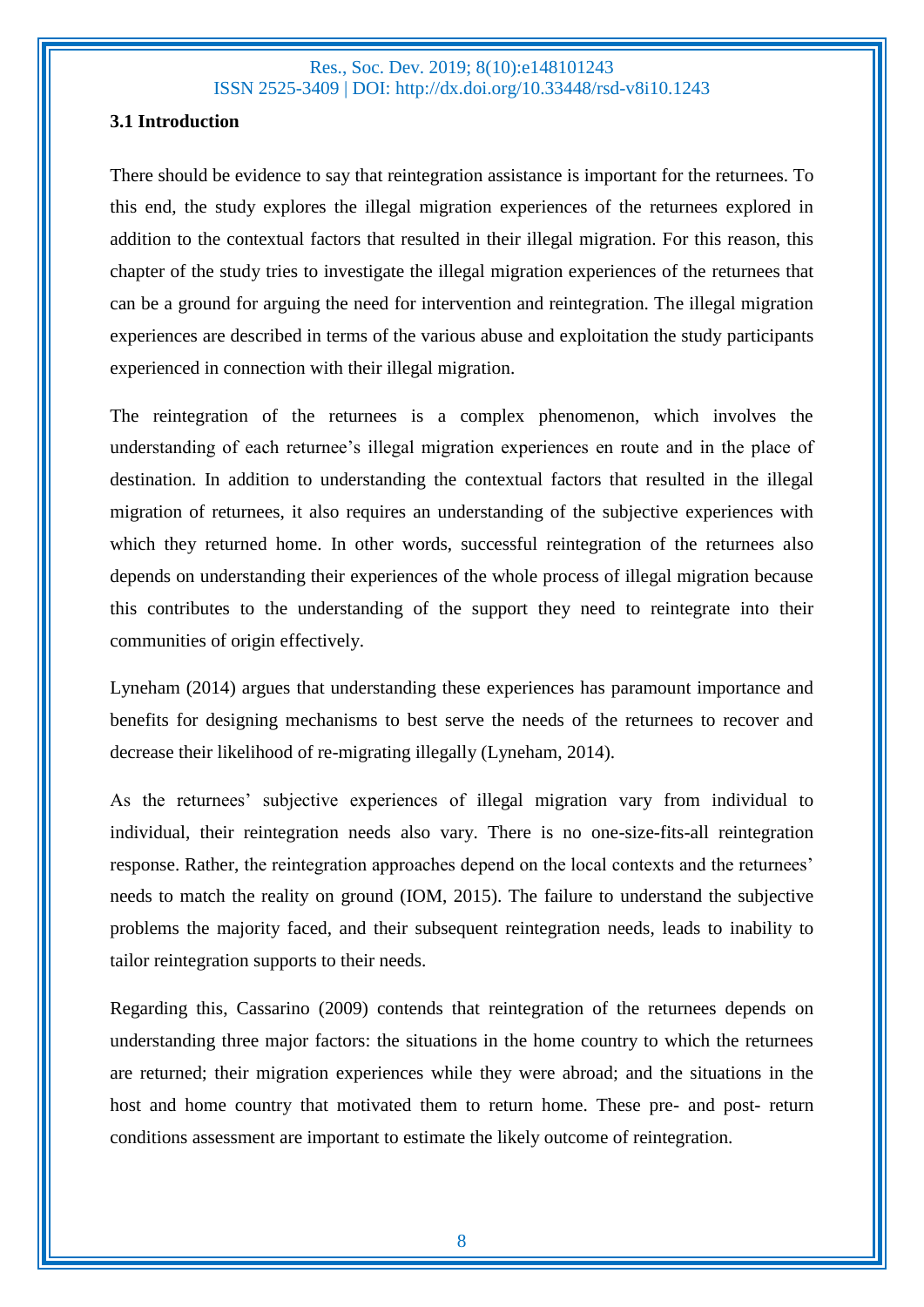The reintegration efforts which neglect the subjective experiences of the returnees before migration, en route, and in the place of destination results in incomplete reintegration responses which in turn results in wastage of resources. For this reason, this chapter of the study explores and discusses the physical, emotional, economic and social experiences of the returnees en route and in the place of destination.

#### **3.2 Physical Abuse**

Physical abuse is one of the most insidious problems 'illegal migrants' face en route to their places of destination. The long journey and the conditions under which they often travel are physically devastating for many migrants. Most of the returned 'illegal migrants' in the study area repeatedly mentioned the fact that they faced various types of severe physical abuse on their journey to Saudi Arabia. The experiences of Abdulbasit, Fatuma, Bilal, Abdushukur and Mamdason discussed below reveal the severity of the physical abuse experienced by the study participants due to the exhausting nature of the journey and maltreatment in the hand of the smugglers and traffickers.

*We (my travelling mates and I) encountered various problems while we were on the way to our destination. The smugglers and traffickers forced us to travel in deserts far away from people because they fear that the security forces in different destination countries would prosecute them in caught. We faced a number of difficulties crossing the Sahara Desert. There were times we stayed for two to three days without getting a piece of bread and a drop of water. My mouth became totally dry due to lack of water and there was a time I was forced to drink human urine. My body was almost paralyzed due to lack of food, water and exhaustion related to the journey. In addition, the smugglers and traffickers were beating, slapping and kicking people whenever somebody became tired. They poured melted plastic on our heads to force us to pay them additional money they requested from us on the journey. Due to all these physical abuses, I became seriously sick. Some people even died due to lack of water, food and the physical abuse by the smugglers and the traffickers. We crossed a long desert observing many dead bodies, their clothes and shoes scattered here and there on the field. As we had nobody to appeal to, we kept silent and endured everything for fear of further abuse. That was how we managed to save our lives* (Abdulbasit, male 37 years old).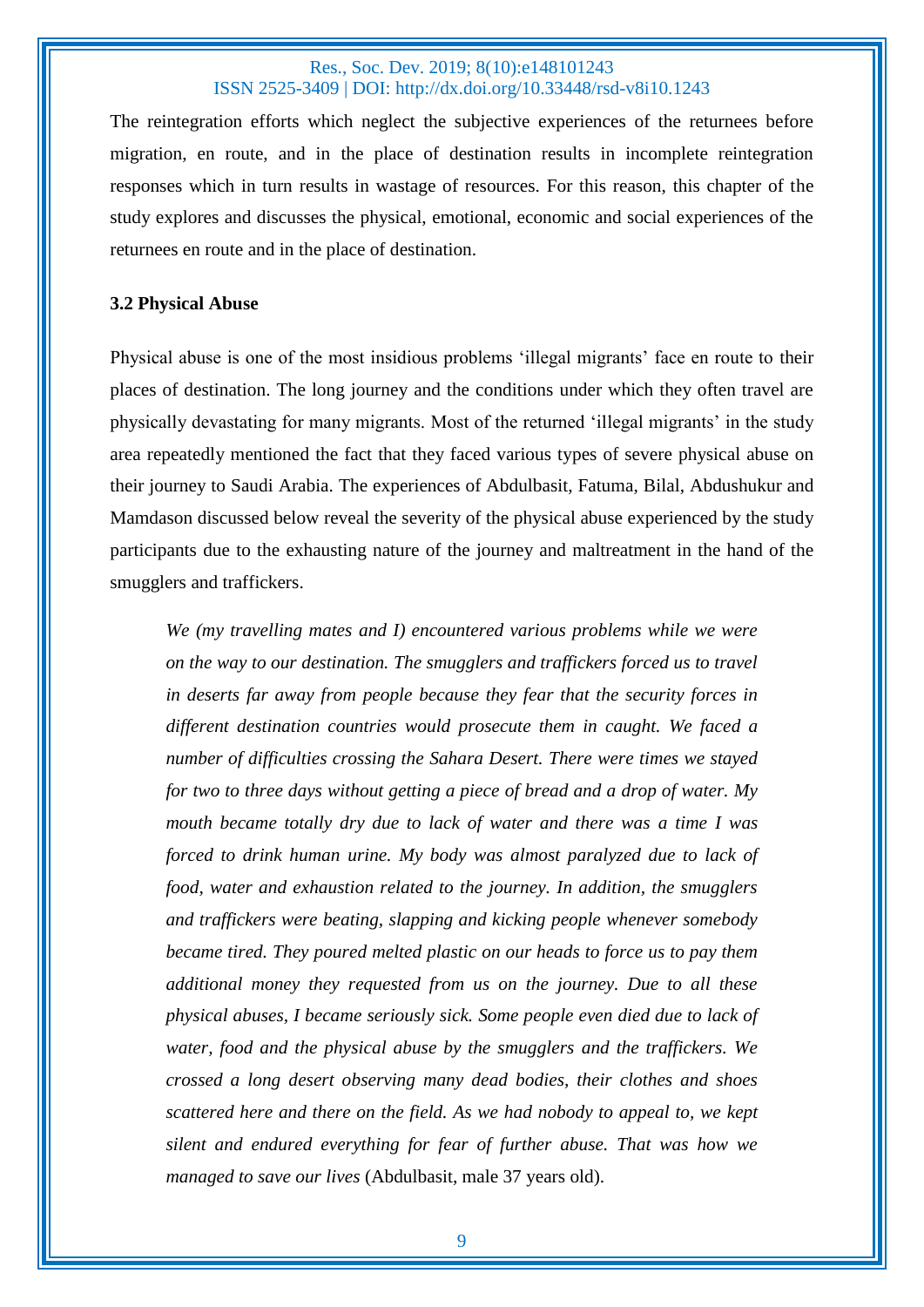Fatuma described the severity of her journey:

*I faced many physical problems. Illegal migration is risky for human beings in general and for women in particular. The journey was so difficult. I travelled long distances together with other migrants, crossing deserts. As we travelled in deserts, it was common to stay for two to three days without eating food and getting a drop of water. I was very exhausted and unable to walk. Consequently, the traffickers seriously beat me with a bamboo stick and dragged me on the ground. My left rib was injured, and I still feel pain as a result. Despite all those problems I kept silent and tolerated the abuse because of what could have happened to me had I not kept silent (*Fatuma, female, 27 years old).

Apart from the physical exhaustion of the journey, the smugglers and the traffickers demanded more money from the migrants. When the migrants could not pay, the smugglers and traffickers used corporal punishment to force the migrants to call to either the families in the home country or somebody else they may know in Saudi Arabia to send them the money they needed. The experience of Bilal narrated below is evidence of this.

*We faced a lot of physical abuse. The smugglers in Jigiga transferred us to the organized smugglers and robbers in Somalia. The organized group of robbers and smugglers in Somali assaulted me severely. They took everything I had including my clothes, money and shoes. After they had taken everything I had and left me empty-handed, they handed me over to other organized group of smugglers and traffickers in Yemen known as "Abdulgawul, an Arabic word which means strong persons who transfer migrants from Yemen to Saudi Arabia. The Abdulgawuls asked us to give them money. As most of us had ran out of our money by the time we got there and could not give them the amount they requested, they stripped us of our clothes and flogged us. They threatened us with a gun and forced us to call our family members or somebody else we may know in Saudi Arabia to send money otherwise they warned us they would kill us. Those migrants who had families in home countries or relatives in Saudi Arabia called them and were saved after they had sent them money. However, as I had no family member in home country or relatives abroad who could send me money, I begged them in the name of Allah not to kill me. They detained me for three months and*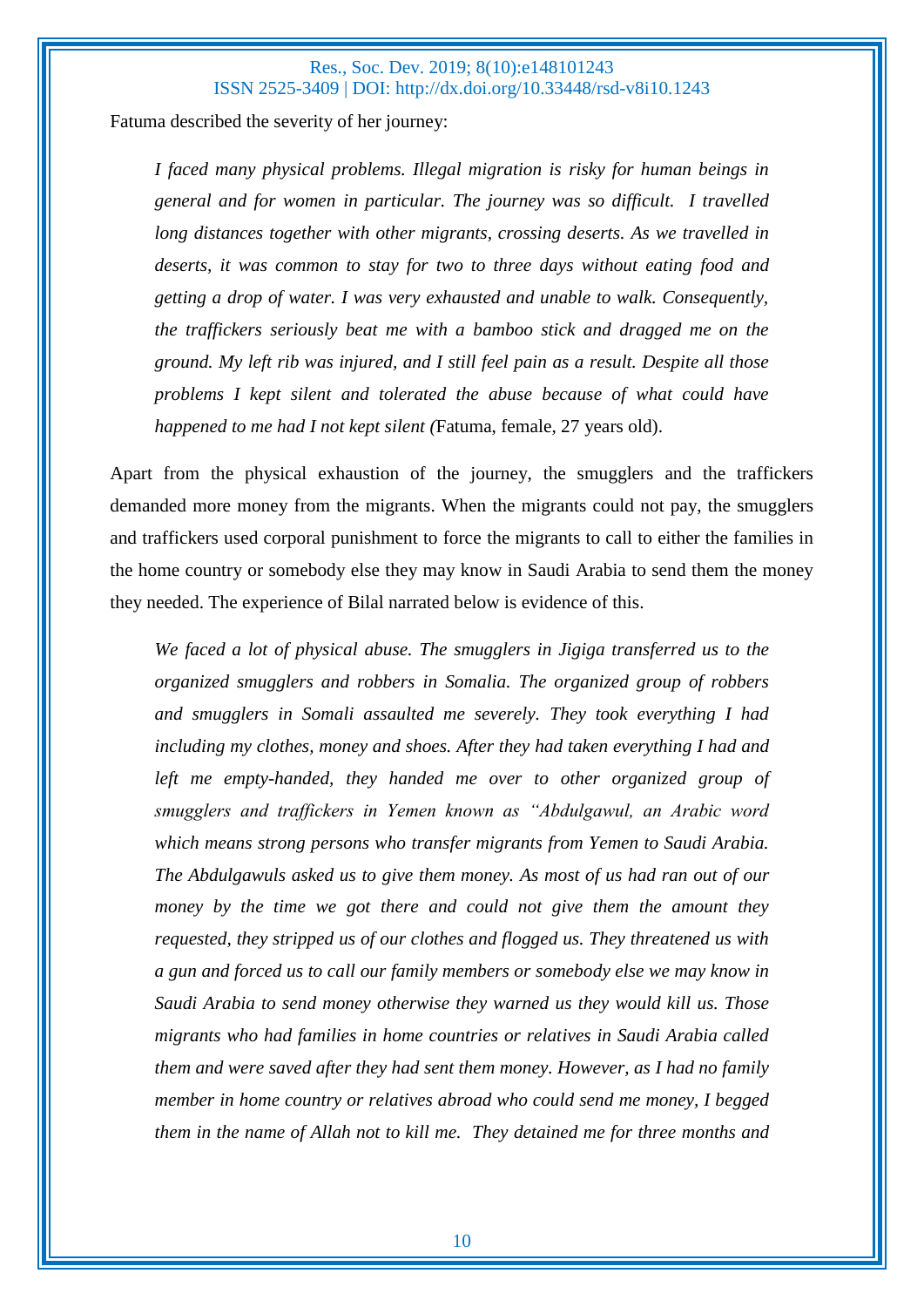*finally released me after I had endured severe physical injury and labour exploitation (*Bilal, male, 34 years old).

In confirmation of Bilal's experience, the male FGD participants described that *abdulgawuls*  force the migrant to call his family member left behind to reach for him while they are flogging him or dropping melted rubber on his head. They also threatened the family left behind saying that they would kill the migrant family member unless the family sent a specified amount of money within a short period. Whenever the families hear such kind of threatening and the crying of the migrant family member for help, they ran here and there to search for ransom money to pay the *abdulgawul* and release the migrant. In most cases, the family left behind pays the ransom money by taking loan from relatives, friends, moneylenders or selling the only precious asset they have to use for difficult times as the FGD participants revealed.

The physical abuse went beyond mere physical punishment and many migrants lost their lives under the extreme conditions of the migration journey. Abdushukur and Mamadsan described the deadly journey where migrants lost their lives as:

*There were illegal armed Somali sailors who transported the 'illegal migrants' from the Djibouti border to Yemen. The sailors and their supporters were so cruel. They loaded people beyond the carrying capacity of the boat. While we were travelling under suffocating conditions, a strong wind came and forced the boat to one side. Consequently, the boat submerged after few minutes and all of us fell into the Indian Ocean as we approached the Yemen border. As I fell into the ocean, I immediately stretched out my hands, caught a plastic water container that was floating in the ocean and which had belonged to someone who had drowned. While I was floating in the ocean with the help of the plastic container, a strong wind came up again and blew me towards the border. That was how I survived. Nobody was rescued. Everyone from the boat died except me. After a while, the United Nations agency operating in Yemen came, searched and obtained the dead bodies of 85 persons from the ocean. I myself observed and counted the dead bodies of those persons. I was extremely shocked with what had happened, and its image still disturbs me. Allah saved me with his help. I have nothing to say except thanking Him for saving my life* (Abdushukur, male 38 years old).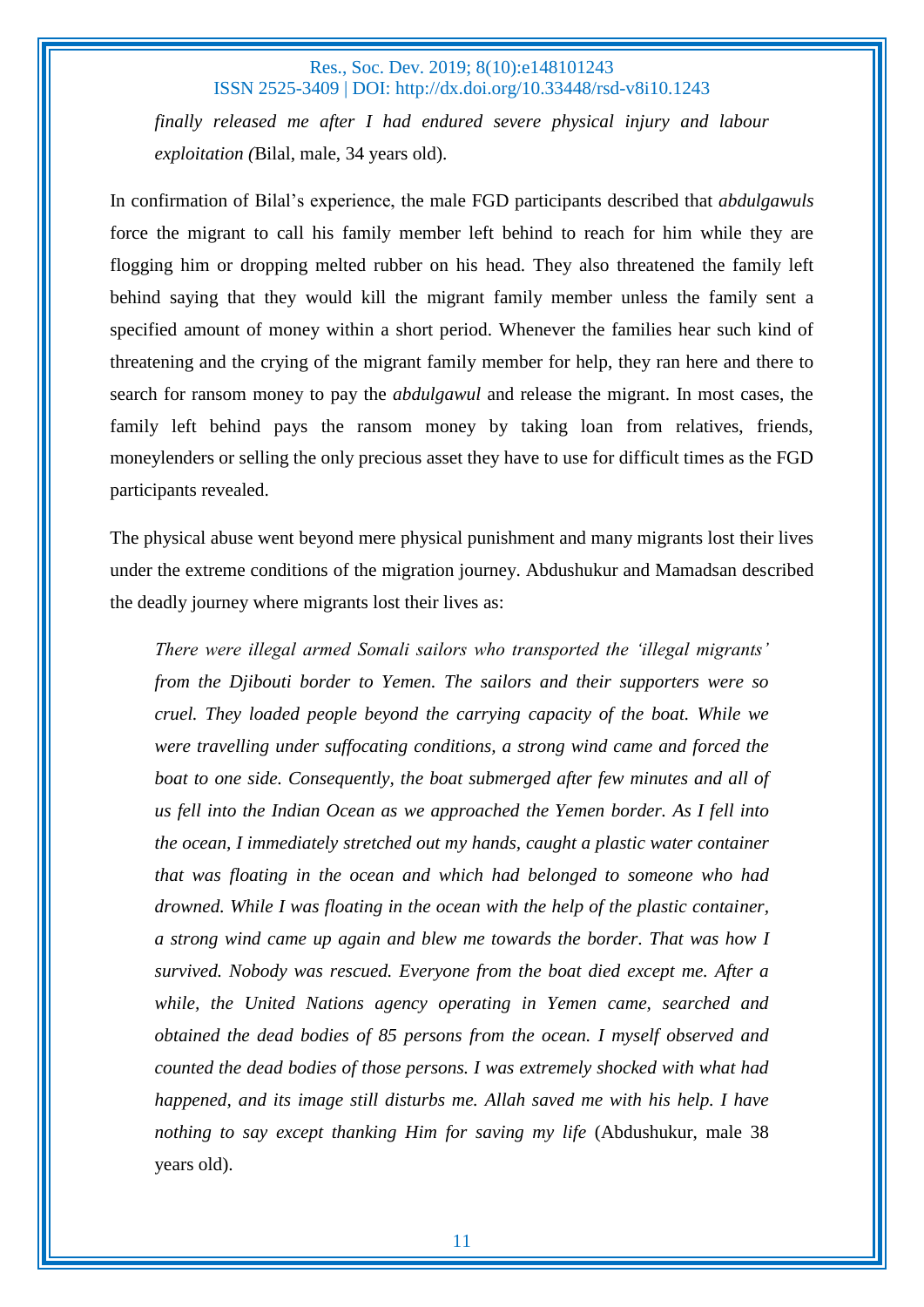Mamdason described the perilous ocean journey undertaken by migrants as follows.

*I and the many other illegal migrants crossed a long sea in an old boat under risky conditions. The boat was loaded beyond its capacity. Unfortunately, a big wind came up while we were travelling on the sea and rocked the boat from side to side. Many of my travel mates drowned in the sea and I saw them dying. I was so shocked, fixed to the boat and continued to pray to God to save my life. I could not believe what happened. Thanks to Allah! I was lucky to survive. The Creator saved my life* (Mamadsan, male, 25 years old).

Besides migrants drowning at sea due to unseaworthy vessels, the smugglers and traffickers themselves also drowned some migrants who had become mentally disturbed due to physical abuse and anxiety related to the tough journey. Abdulbasit described the brutal treatment as:

*While we were crossing sea by boat, one of the migrants went out of his mind. He became crazy due to the day-to-day suffering and difficulties. He would shout continuously saying 'Please leave me alone, let me go and buy a cigarette' and caused a disturbance. He struggled with everybody in the boat to get off. The boat crew assaulted him with a stick to silence him. However, he continued shouting. The boat crew then drowned him in the sea and we continued the journey. His dead body was left in the sea. I observed the same phenomenon while 32 of us were stuffed in one truck while travelling from Yemen to Saudi Arabia. One person accidentally fell from the truck and landed on the ground on his head. When I looked at him, he was already dead. I called Sawat, the driver, and told him "Fenna Fermot", an Arabic word, which means a person has died. Please stop the car. The driver replied that it was no problem, let him go, you "habesha" (Ethiopians) are as many as the grains of sand and there is no need to worry even if tens or thousands of you die. He continued driving. We left his dead body in the desert and continued our journey. It is a tragedy. I saw all this with my own eyes and the images still disturb me whenever I remember them*. *In the overall process of the journey, the fact that I spoke a little Arabic helped me at least to describe my situation and beg both the smugglers and traffickers to understand my problem. Had it*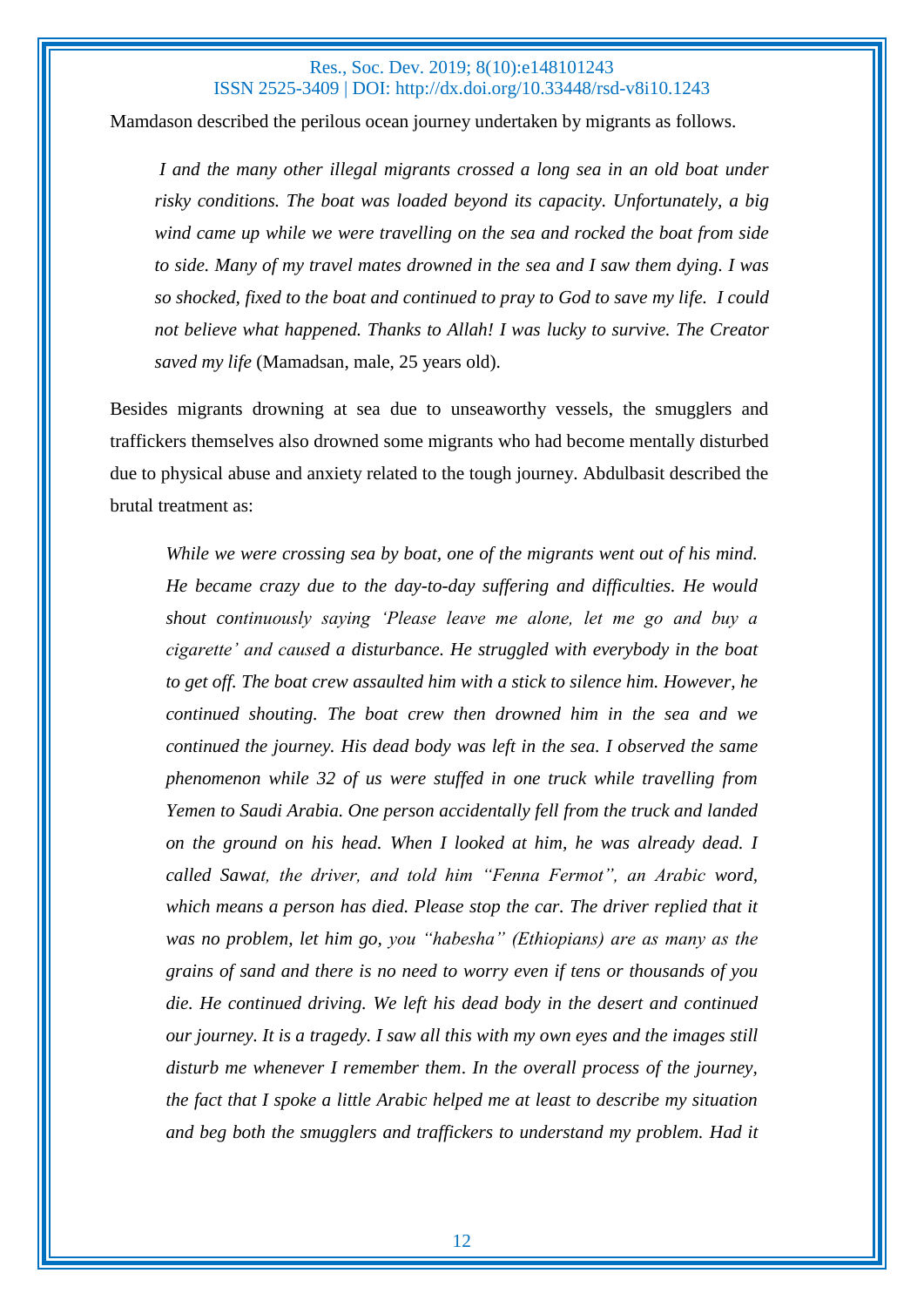*not been that I could speak a little Arabic, I would have been died of their brutal maltreatment* (Abdubasit, male 37 years old).

Regarding this, both the female and male FGD participants also described the risks associated with illegal migration. The participants emphasized that there are many people from their village whose family could not get any information on since they had left home many years ago. These imply that probably these people died due to the risks associate with illegal migration. Of course, there are also reported cases of deaths to the families in their village according to the FGD participants.

Not only did the illegal migrants face physical abuse on their journey, but also they suffered abuse from employers in the place of destination. Many female migrants work as domestic workers. Some of the women tell of the abuse they experienced at the hands of their employers:

*My employer was very cruel. She assaulted me every day. I did my best to please her with all the domestic activities I was doing. But she was never satisfied with what I did. Sometimes she would say the rice was not cooked well; other times she would complain that the rice or the vegetables were overcooked. If the food was prepared well, she would complain that either the wall or the bath room was not cleaned well, or the clothes were not washed well. She never lacked a reason to blame and beat me. She insulted me like a dog. Of course, the fact that I had no experience in cooking their food also made me vulnerable to her verbal and physical abuse. As a result, I endured frequent slapping and assaults with a metal rod. As I had nobody to report the assault to, I simply kept silent for fear of the worst thing that might happen to me and passed my whole life there with tensions* (Fatmua, female 27 years old).

*My employer's wife was always quarrelling and belittling me over domestic activities especially about cooking. After I cleaned the walls of the rooms, she checked it by rubbing with a piece of clean white cloth. If she found a little dirt, she would start with a dozen insults and beatings. She was not comfortable with the way I cooked. She often complained that the taste of the food had changed. She frequently grumbled that there was too much salt or oil in the sauce. Of course, I had no previous exposure to their cooking styles and tastes of their favourite food. I made mistakes while cooking, especially in the beginning. I had*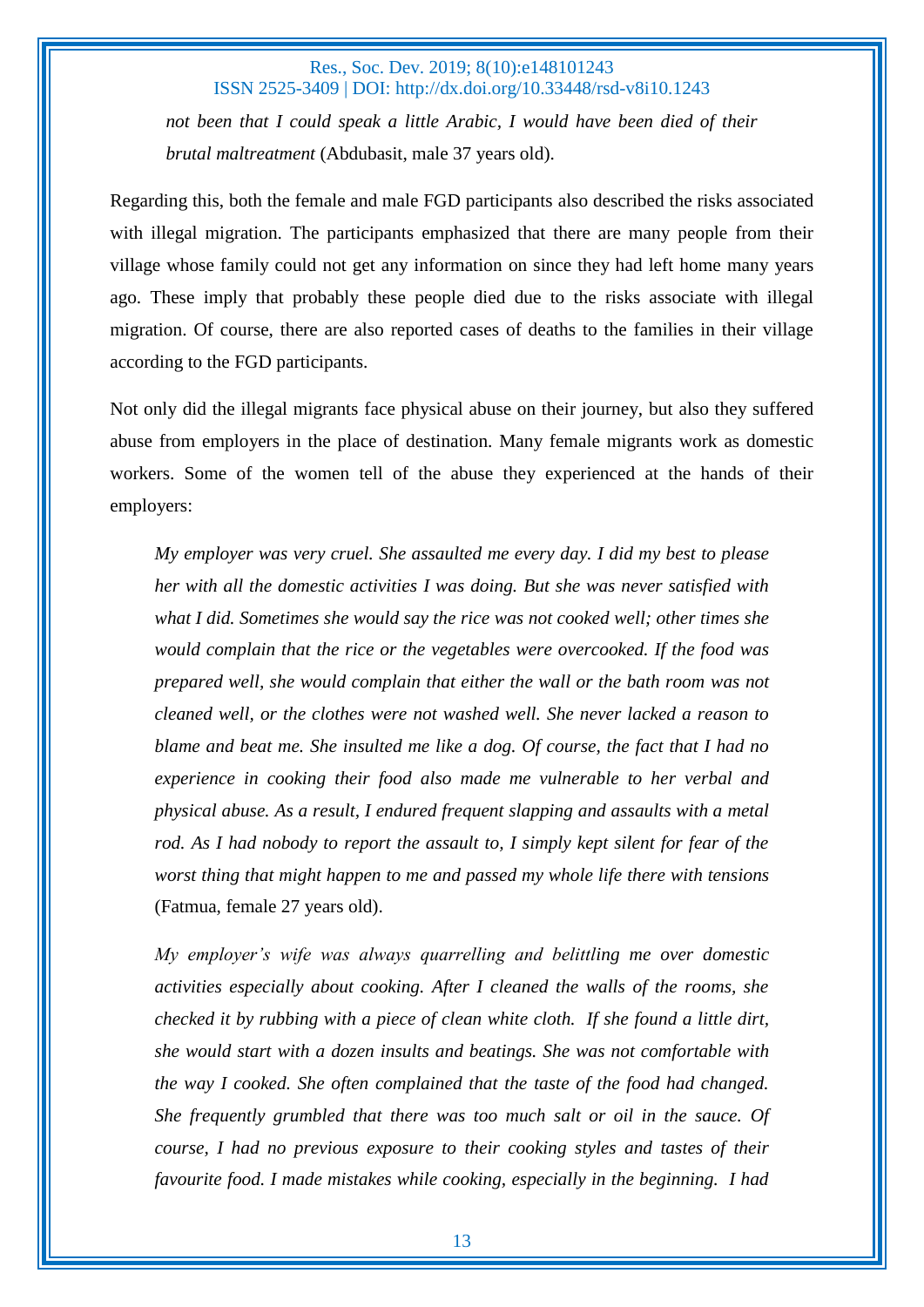*also no formal training in cooking modern food as I was accustomed to our local traditional method of cooking. So I made mistakes and was frequently insulted and experienced severe physical punishment. One time she even burnt me with heated metal. I suffered a lot. However, I tried to learn from my mistakes and gradually improved over time, and that was how I managed to survive* (Mishel, female, 27 years old).

*When I told my employer that I had to return to my country and asked her to give me my previous two month's salary, she and her husband severely assaulted me and threw me into the street when I became unconscious. Fortunately, one Ethiopian driver working there found me and took me to the Ethiopian Embassy. The next day, the Ethiopian Embassy arranged for me to fly back to Addis Ababa. My left hand was broken, and I was hardly conscious when I reached Bole International Airport. The Ethiopian Red Cross Society workers immediately took me from Bole International Airport to a hospital where I was treated for seven days and sent to my place of origin after I had recovered a bit. I am better now but still I feel pain in my hand because of the injury* (Fedila, female, 35 years old).

Physical abuse was not only limited to the female illegal migrant domestic workers. Many male 'illegal migrants', engaged mainly in construction work in Saudi Arabia, reported frequent abuse from their supervisors:

*One of the few places we (the 'illegal migrants') could obtain employment in Saudi Arabia was in areas invisible to government and the security bodies like construction sites. Most of the construction engineers, masons and supervisors working there were Egyptians. The Egyptian construction workers hire us (the Ethiopian male 'illegal migrants') mainly as daily labourers as we lack technical or expertise-based knowledge. We worked from dawn to dusk without rest. If the supervisors found somebody resting for a moment, they slapped or beat the person with sticks like a donkey. My supervisor seriously slapped and kicked me many times while I took a little rest. Therefore, one should always remains alert and active in order not be punished* (Mensur, male, 32 years old).

*The construction supervisors were very tough. They did not tolerate even a simple mistake. They beat everybody for simple reasons like seeing the person talking to*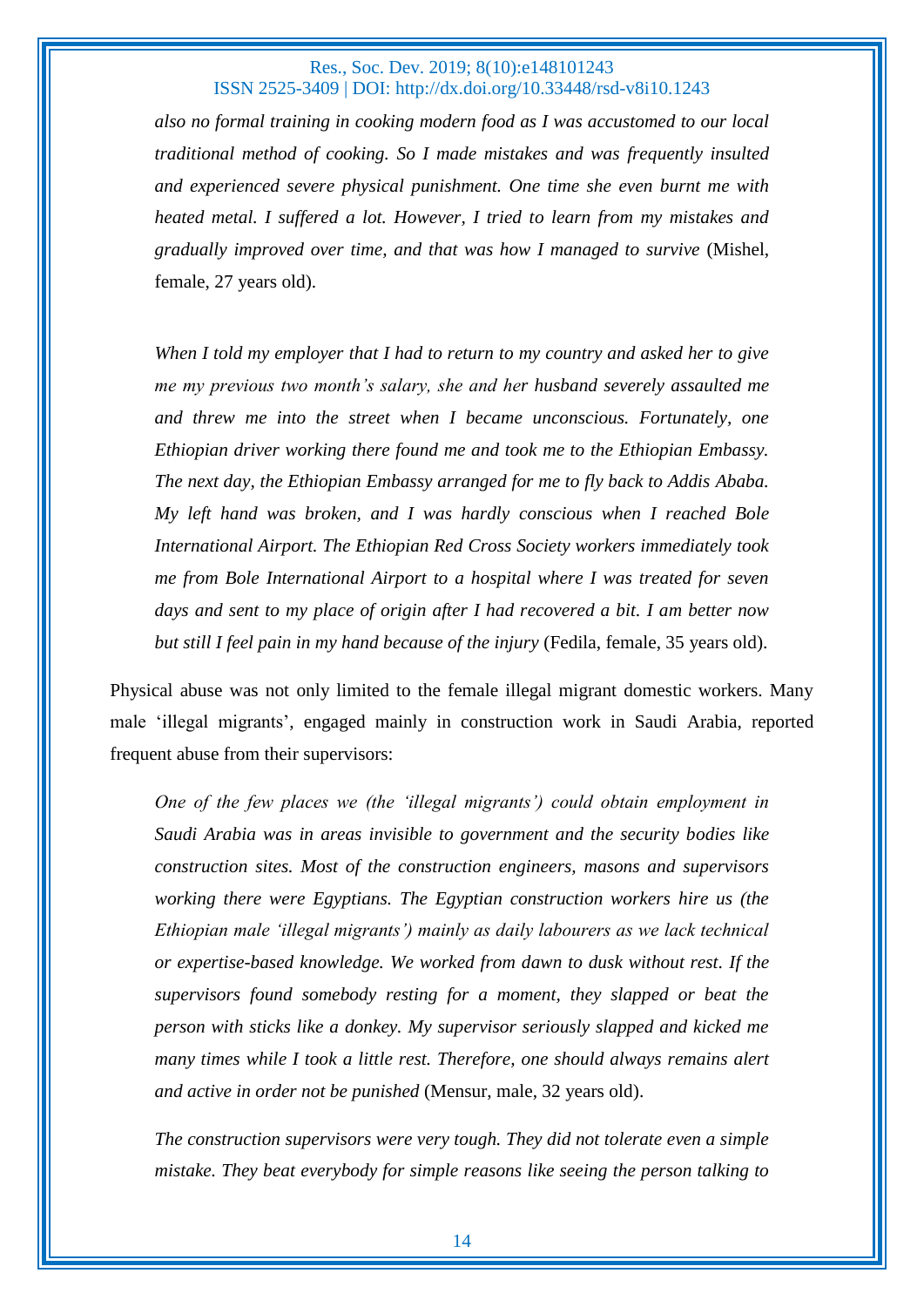*his fellow workers. However, most daily labourers on the construction sites often received severe punishment and physical injuries for making mistakes while mixing cement with sand for the construction. As we had no previous experience in construction, it was common for all of us to make mistakes, especially at the beginning. I made mistakes twice and that resulted in my being beaten severely by my supervisor. I could not do anything except keep silent because he could lay me off from the job, which I only got after many challenges. As the employers knew that we had no legal support to work there, they could take any measures they liked against us at any time* (Fares, male 45 years old).

Another male study participant, who was engaged in keeping cattle, also described the physical abuse of his day-to-day experience:

*As I could not enter big cities due to fear of being caught and arrested by the police, I was employed by a Saudi pastoralist living in a rural area to feed and keep camels and goats. My duty was mainly to continuously provide fodder and water for his livestock. However, as the herds of livestock were large it was very difficult for me to feed all of them as per the employer's schedule. The weather conditions of the country were also very difficult for me to adapt to and undertake my duties properly. As a result, I often experienced unusual tiredness and consequently failed to keep to the feeding schedule for the livestock. My employer assaulted me severely many times as a result. He warned me that he would kill me should I attempt to escape from his home. As I had nowhere to go and nobody to appeal to, I simply cried like a child and begged him to leave me alone whenever he beat me* (Jebal, male, 32 years old).

Physical punishments like assaulting, slapping, pinching, flogging, burning with metal and plastic are well documented tactics used by smugglers and traffickers to get control (Abdulraheem & Oladipo 2010:39; United Nations Global Initiative to Fight Human Trafficking 2008:9). The study participants experienced abuse at every point of their illegal migration journey – from more money extorted from them by smugglers and traffickers to severe physical abuse that included being slapped, beaten and even burned resulting in injuries such as wounds, broken limbs and ribs. Some migrant lost their lives because of the maltreatment by the smugglers and traffickers. Those unable to endure the pressure and abuse often commited suicide. Many also died while attempting to escape (ILO 2011:53).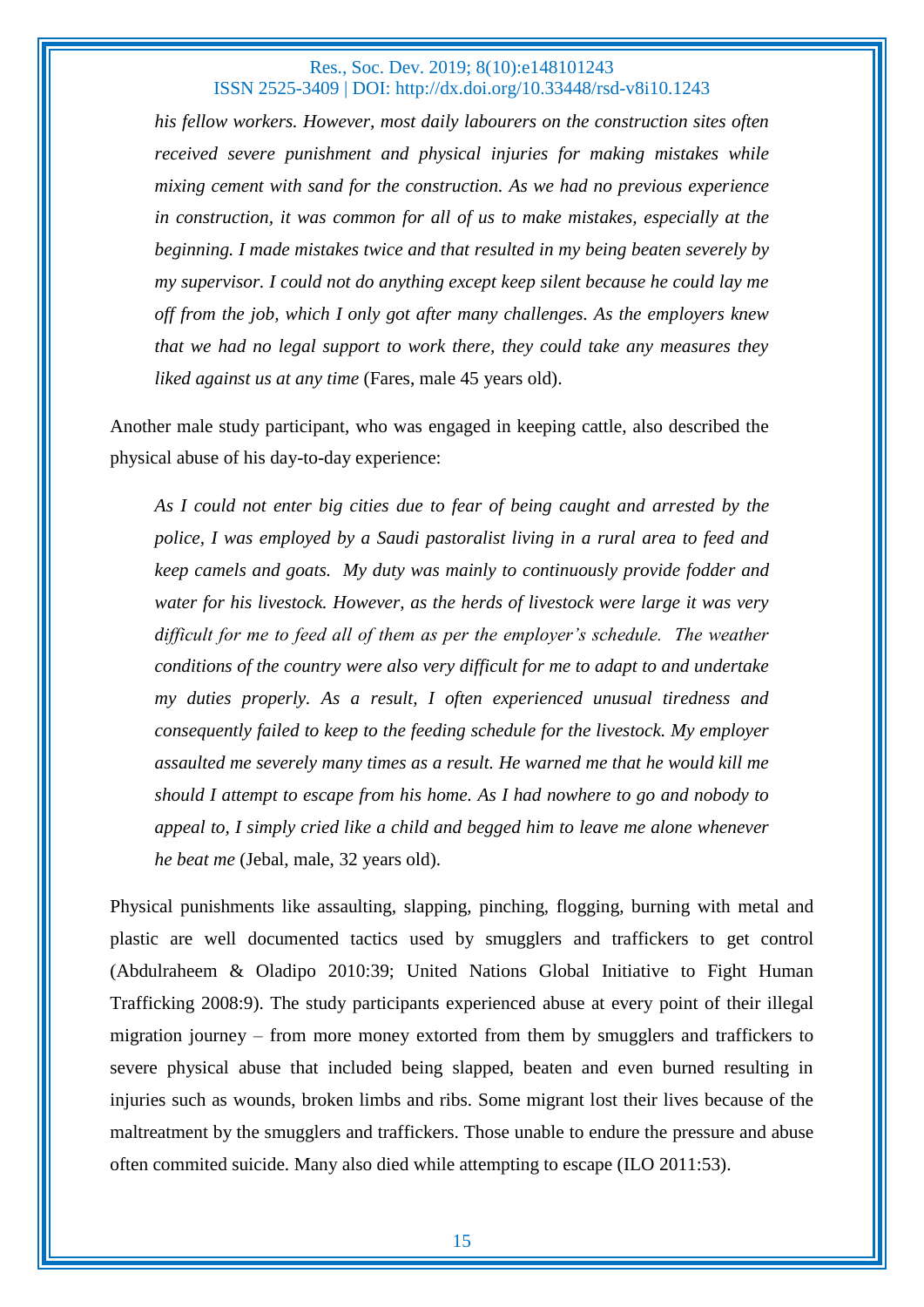The mistreatment and physical abuse continued even after they reached Saudi Arabia. Here, the employers were the main perpetrators of the abuse against both male and female migrants. Lack of adequate skills and training resulted in physical abuse of migrants. With nowhere to go, or no one to report the abuse to or appeal for help, migrants had no recourse except to keep silent for fear of worse abuse or losing their lives.

As a consequence, the migrants suffered physical pain such as headaches, fatigue stomach-aches, chest, back, pelvic, dental, eye and ear pain (World Health Organization 2012:2; Wickham 2009:2; Jayasree 2004:58).

#### **3.3 Labor Exploitation**

Labour exploitation refers to a condition where somebody recruits an individual by force and obliged them to work for long working hours with no/little payment under grave conditions involuntarily. The ILO defines forced labour as "all work or service which is extracted from any person under the menace of any penalty and for which the person has not offered him/her self voluntarily" (ILO 1930). Labour exploitation can take place in both illegally and legally established, well-regulated and monitored businesses (Jagers & Rijken 2014:48).

Illegal migrants are usually forced to engage in various activities. They have no say in any of the type of activities they engage in, the hours they have to work, the length of time they stay in a particular job, or the minimum wage paid to them. The employers themselves determine these issues mainly.

The study participants had similar experiences. The brokers, smugglers and traffickers initially convinced them that they would secure decent jobs with good pay. However, they transferred the migrants to the employers in Saudi Arabia and forced them to engage in whatever type of activities decided by the employer without having any say in the length of time they had to work, the type of activities they had to engage in and the amount of pay they had to receive.

The extreme labour exploitation experienced by the migrants was particularly arduous for females who were often employed as housemaids. They engaged in domestic work such as cleaning, washing, cooking and taking care of children for long hours and often without pay. Fatuma highlighted the deceit of the brokers and the exploitative conditions migrants as: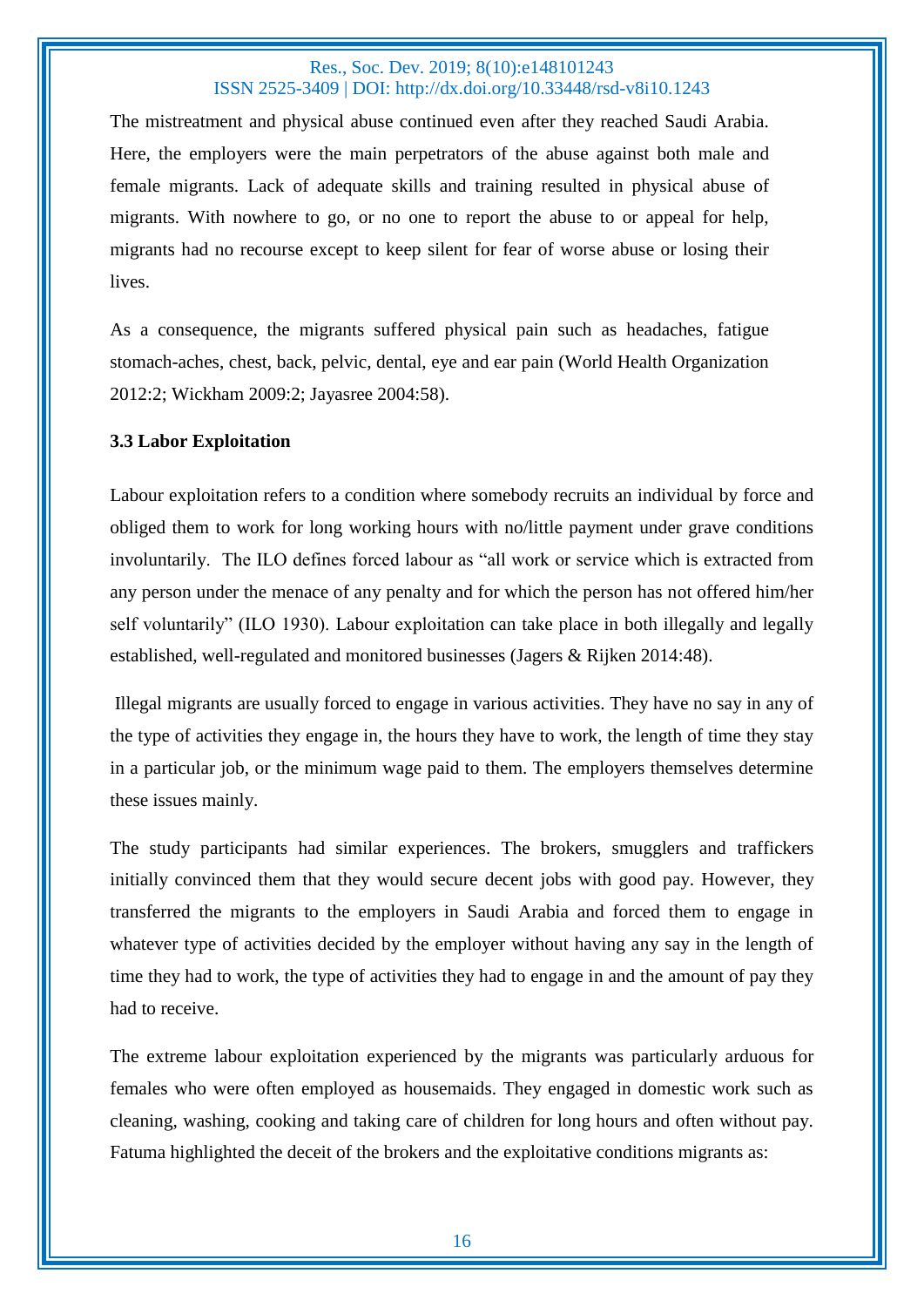*I became aware of the fact that the brokers and smugglers had deceived me when I was at home, saying that Saudi Arabia is a country where everybody easily gets any work of his/her interest. I found that everything in Saudi Arabia was the opposite to what the brokers and the smugglers said. I was employed by a family as a house maid through a broker. As getting employment there was very difficult, I had no option except doing whatever activities were available. Otherwise, I would die of hunger. I did all the domestic chores for the family who employed me. I worked from dawn to dusk. I woke up at 5:30 AM in the morning and went to sleep at 11:30 PM most of the time. Although the activities were tiresome and exhausting, I was earning very little money. I was earning 2000 Saudi Riyal a month. That was very little payment for the work I was doing and the time I spent every day on the activities. Had it not been that I was living there and having my meals with them, it would have been very hard for me to even feed myself with the salary alone (*Fatuma, female 27 years old).

Zubeda and Fedila told the following similar tales of deception and exploitation.

*After I reached Saudi Arabia I found that all the brokers', smugglers' and the traffickers' promises of helping me to secure the type of work I would have liked were false because it was very difficult for migrants to get employment there. The only work available, especially for women, was as a domestic worker. I got employment as a domestic worker for one family. I cooked food, fed the family, washed clothes, and cleaned the rooms and walls. I worked long hours every day. I always went to bed at 3 AM and woke up at 5:30 AM in the morning. The routine household chores were endless. I had little time to take any rest. Even though I worked day and night, my employer never, ever thanked me. She would criticize a single mistake I made harshly, ignoring the many things I did right. She even assaulted me many times for simple mistakes* (Zubeda, female, 25 years old).

*I did household activities every day of the week without rest. I worked not only for my employer but also for her relatives. After I had finished all the daily domestic work in my employer's home, she also forced me to work for her family. I often worked for more than 17 hours a day without any rest. It was back breaking work. Often my hands became numb due to washing clothes for a long time without rest. Even though the work was back breaking, and I worked day and night, my salary*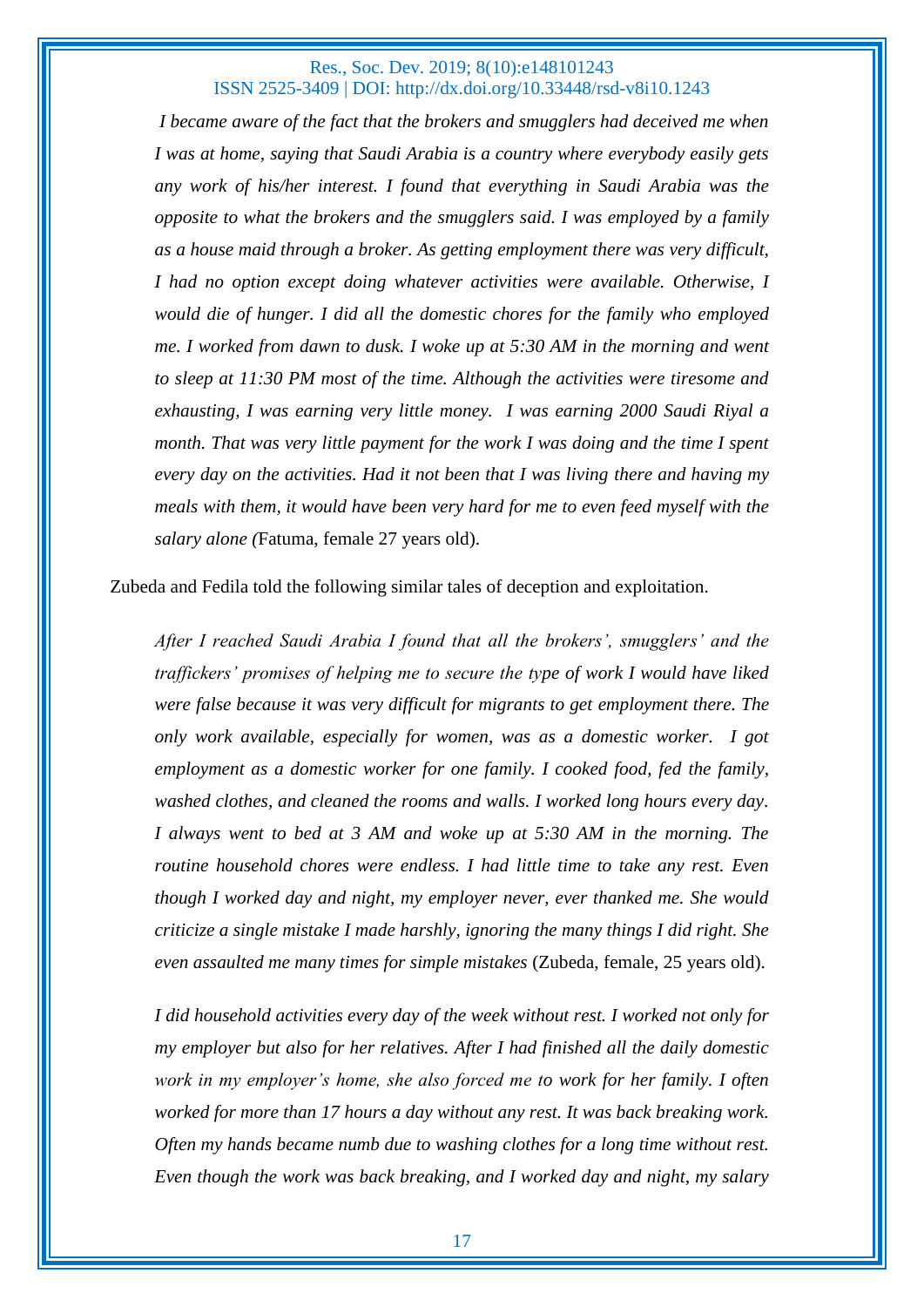was very small. I was earning 1800 Saudi Riyal, which was very little for the time *and labour spent on the domestic tasks I had to perform. The good thing was that I was not paying house rent and for food; the employers themselves provided (*Fedila, female, 35 years old).

Most of the Ethiopian women who migrate to the Middle East in both regular and irregular ways engage in domestic work, which the labour policy of the destination countries does not regulate. This makes them more vulnerable to abuse and exploitation (Mefin &Guday2017:69). Similar to the females, male migrants also face exploitation. Male migrants working in the construction sector experienced the same kind of exploitation. Abdubasit and Mensur stated the exploitation they experienced in the construction sector as:

*I worked from 7:30 AM to 8: 30 PM on construction sites. I started out mixing cement and sand. After some time, the supervisors changed my job to cutting and connecting ferrous metal used to erect the building under construction. I was earning 40-50 Saudi Riyal a day, of which I had to pay 10 Saudi Riyal every day for three months to a broker who had secured the job for me. I had no means to negotiate and secure the job myself as I had no Saudi identity card to enable me to make such deals. Therefore, the only way to obtain the job was through brokers by paying them commission. As my monthly earnings were too small to eat enough, most of the time I had only a piece of bread and a cup of tea for both breakfast and lunch. I ate dinner rarely in order to save the money and use it for my survival. In short, the situation subjected me to exploitation throughout my stay in Saudi Arabia* (Abdubasit, male, 37 years old).

*We cut and connected metal on the construction sites together with other 'illegal migrants'. I started the work at 7:00 AM in the morning and went back home at 9:00 PM just to sleep. My job was cleaning the construction site, watering the building under construction, and mixing sand and cement. I was busy throughout the day. I had only a half hour resting time for lunch. However, I was only earning 2000 Riyal monthly after the broker had deducted his own commission. That was too little to even cover the cost of my food and house rent. Because it is very difficult for 'illegal migrants' to get jobs in Saudi, many of them earned very little. Some migrants managed to get better jobs on construction sites by paying brokers commission from their monthly earnings. As our earnings were too small*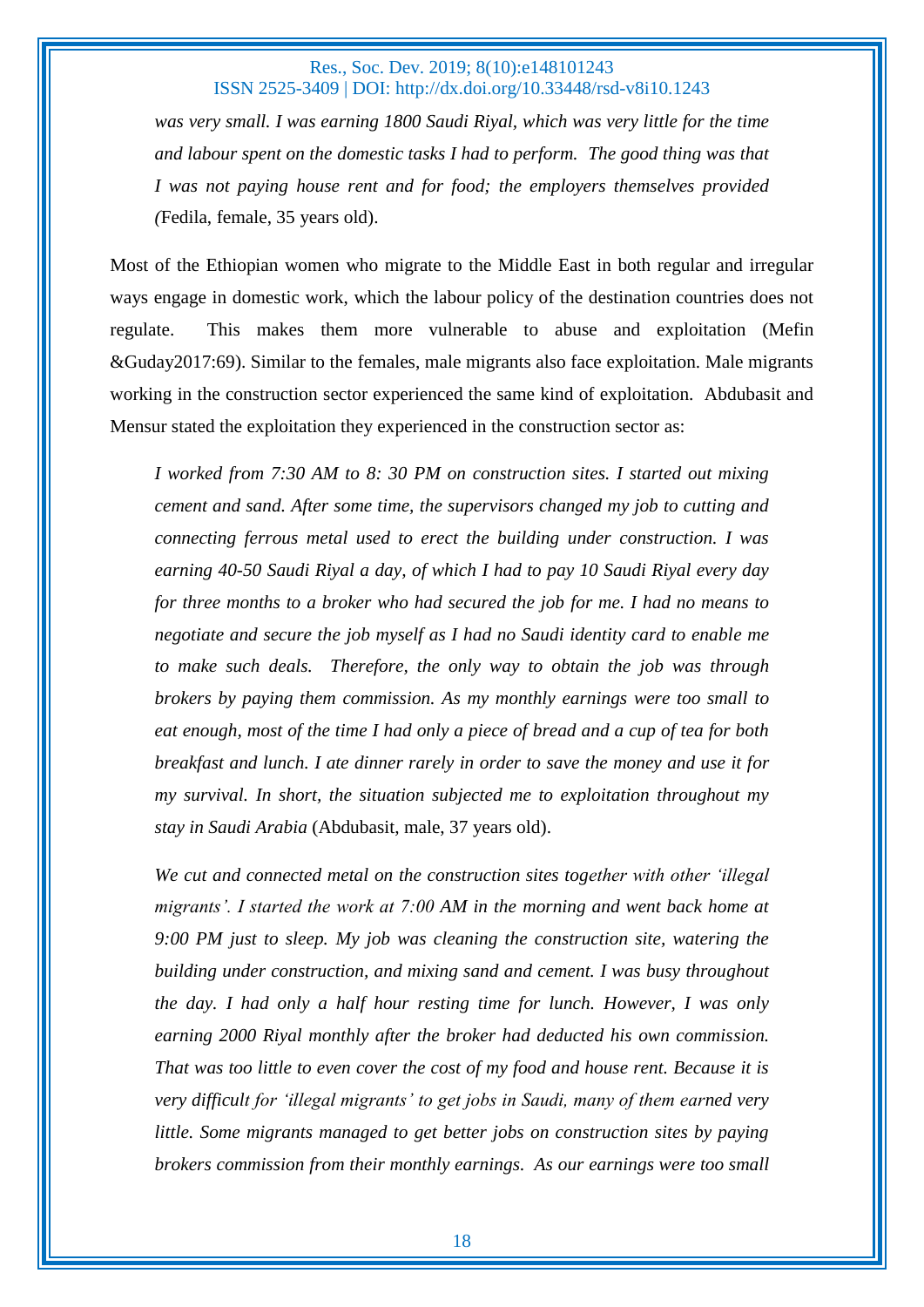*to cover all expenses, we were living in a small room in a group of 3-5 persons. As a group, we bought and ate whatever cheap foods were available in order to save and use the meagre earning throughout the month* (Mensur, male, 32 years old).

Exploitative living and working conditions are the most common types of problems faced by illegal migrants (ILO 2011:50). Illegal migrants become victims of labour exploitation both in transit and in place of destinations in a wide range of industries like agriculture, construction, domestic work, entertainment, forestry, fishing, mining and textiles (IOM 2015:3). The exploitation varies from imposition of excessive working hours with unfair pay to verbal and physical abuse and even to sexual harassment and sexual attacks (Calandruccio 2005:278). Participants told of having to work to earn money for exploitative brokers and smugglers in transit countries on the way to the destination country:

*When I reached Yemen, I had ran out of all the money I had. So I decided to stay in Sana'a, (the capital city of Yemen), for a certain period of time to work and collect some money to continue the remaining journey to Saudi Arabia. Otherwise, I had nothing to pay the smugglers. But I could not geta job in Sana'a. Consequently, I left Sana'a and travelled to a rural area where I got employment on khat farm as a daily labourer through a broker. There, I undertook laborious activities such as digging plots of land to plant a khat seedlings, watering and harvesting khat for the farmer for very little payment. I worked for 12-15 hours per day throughout the week earning only 5000 Yemeni Riyal per month, which was almost equivalent to 500 Ethiopian Birr (ETB), of which I was paying 500 Riyal monthly to the broker who obtained the job for me for six months. It was extremely laborious work with little payment. But I did it as I had no option* (Abdushukur, male, 38 years old).

*Since I did not have money and could not pay commission to the smugglers from Yemen to Saudi Arabia, they made an agreement with one oil-distributing corporation in Yemen and transferred me to the corporation to work. I was serving in one of the corporation's gas stations for long hours only getting food for my daily survival without any payment for three months. The smugglers*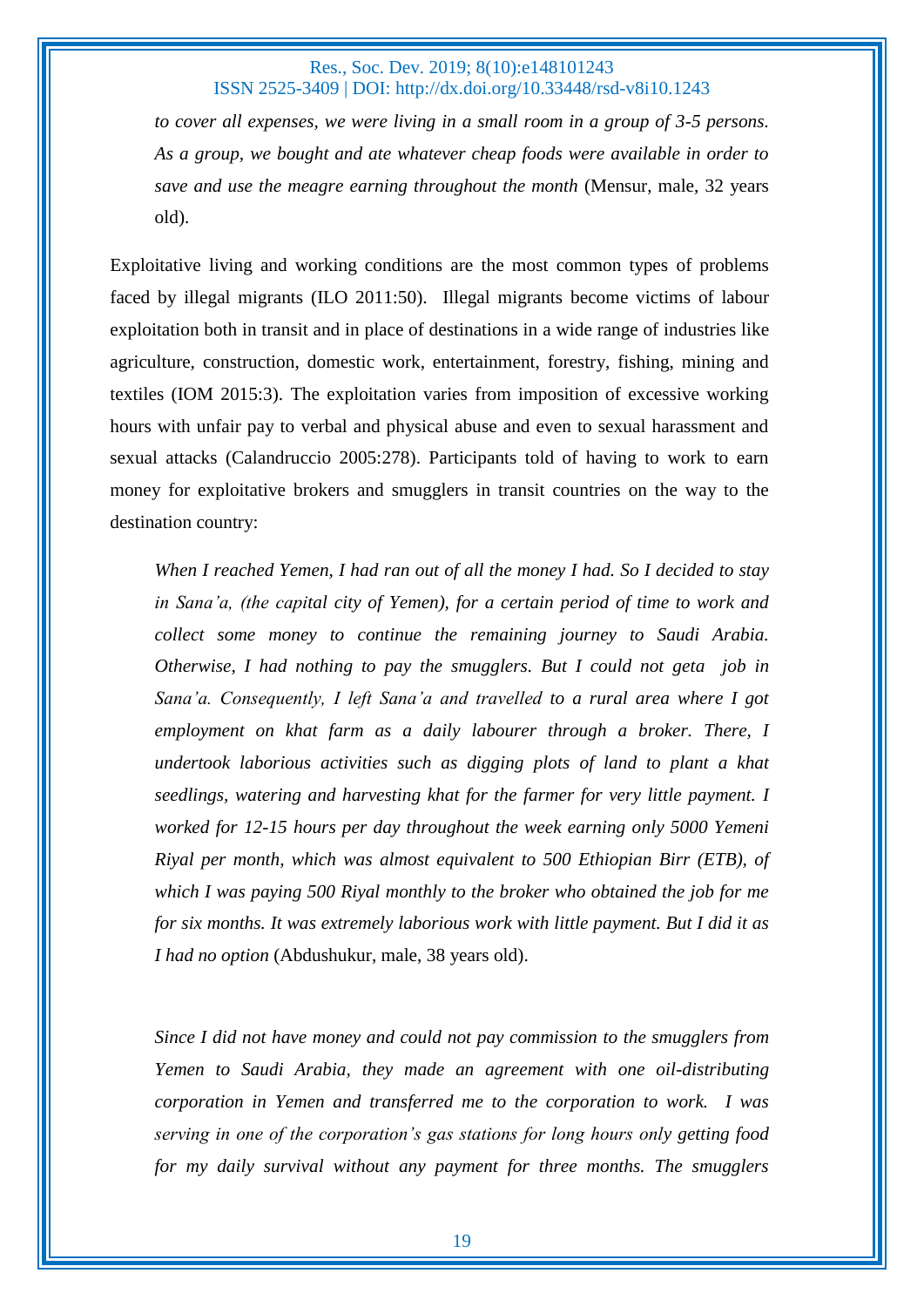*ordered me to work there for three months and pay them. Otherwise, they would not release me to continue my journey to Saudi Arabia. I had no option other than accepting what they said. I could not resist because I feared that they would punish me. After three months, they took me from Yeman to Saudi Arabia* (Siraj, male 21 years old).

## **3.4 Economic Exploitation**

In addition to the social, political and cultural factors that drive illegal migration, the involvement of brokers and smugglers in the process for economic gain exacerbate the situation. They make large profits from the exploitation of the people they transfer from one place to another with false promises of helping them to get decent employment with better pay. Illegal migrants are subject to exploitation, both en route and in the place of destination, by having to pay extra expenses, having to work long hours without pay, deductions from their salaries, and in extreme cases, having their salaries withheld (IOM 2015:3-4; Sahan Foundation and IGAD Security Sector Program 2016:4; (Johnson 2012:370).

The economic exploitation of the study participants started within the home community when they were required to pay service charges the brokers and smugglers for the so-called facilitation of a safe journey and accommodation on the way to the destination country. Most of the study participants told of how they paid a considerable amount of money to the brokers for promises of a safe transit and paid work in the destination country. The families of the migrants paid for the brokers and smugglers by selling scarce resources such as land and the only savings they had for resisting bad times or, in most cases, borrowing from relatives and friends. The following excerpts highlight the costs extracted by the brokers and smugglers and the difficulties in obtaining the monies to facilitate the illegal migration journey and a job in the destination country:

*Overall, I paid 10,000 ETB to the brokers and the smugglers until I reached Saudi Arabia. My parents covered part of the payment by selling the only cow they had. I borrowed the rest from my friends. Had it not been for the support of my parents and friends, I would have nothing in my pocket. I deeply regret paying that much money as what I earned from the migration did not cover what I spent for my journey to reach there* (Seifu, male 25 years old).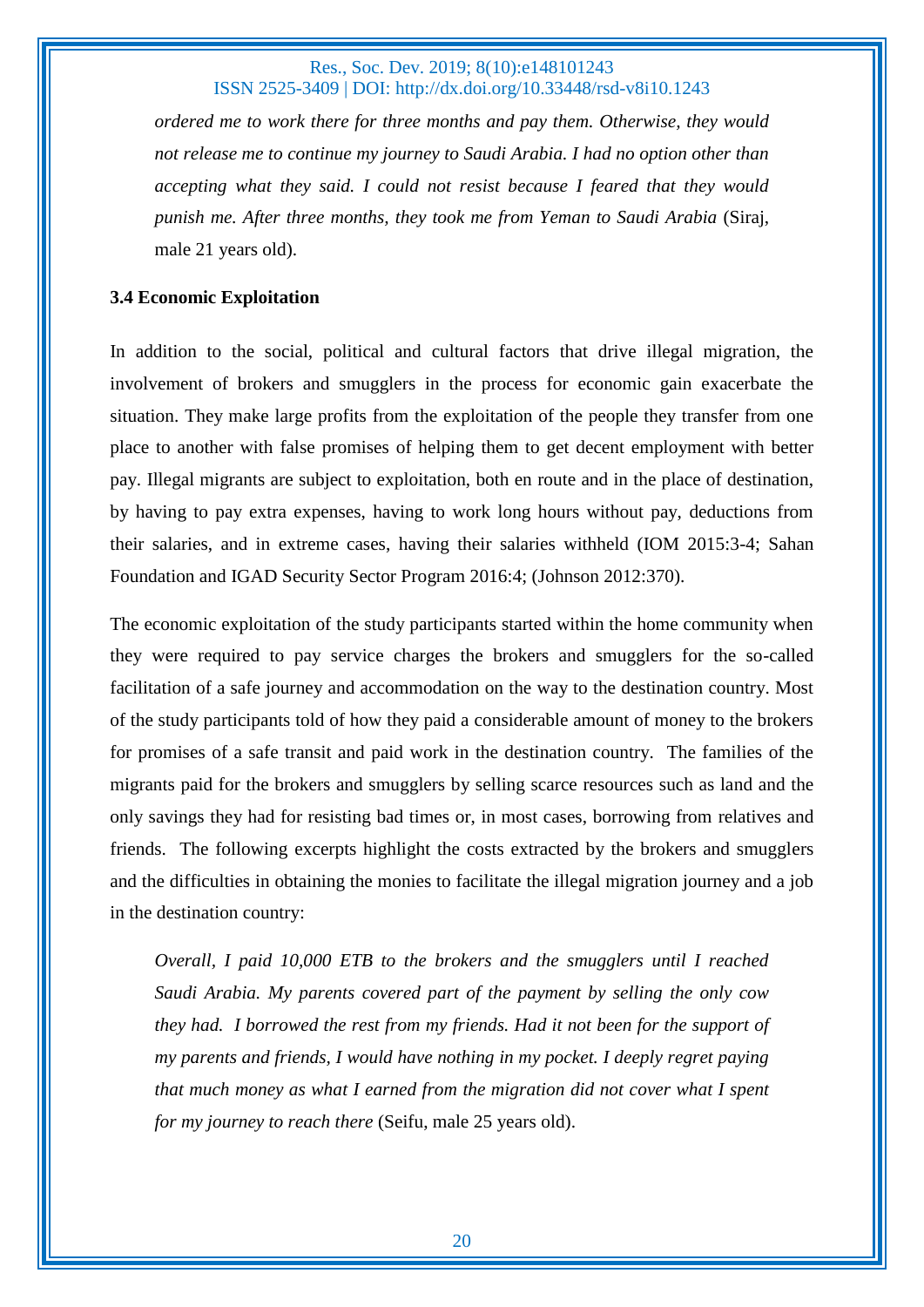*I paid 4000 ETB to the brokers before I started the journey. They never told me that I would have to pay more, and I assumed that the 4000 ETB was the overall payment to reach Saudi Arabia. I later saw that this was not the case. The brokers and smugglers within the Ethiopian border divided that initial payment among themselves. When I crossed the Ethiopian border, other smugglers demanded an additional 2000 ETB and 3000ETB in Djibouti and Yemen respectively. I paid 2000 ETB for those in Djibouti and only 1500 ETB for those in Yemen because I ran out of the money and my pocket was left empty. In total, I paid them 7500 ETB.I rented out the small plot of agricultural land I had for five years and used it to pay for them* (Abdulbasit, male 37 years old).

*I was paying money for the brokers and the smugglers at the various destinations points until I reached Saudi Arabia. For instance, I paid them 6000 ETB until I reached Djibouti and became empty hand. My family sold the only ox they had and gave me that money. Since I could not continue the remaining journey without paying the smugglers, I decided to work daily labour in Djibouti for some time. It took me three months to work in Djibouti and collect the money, which I paid the smugglers for the rest of my journey to Saudi Arabia. Roughly, I paid about 9000 ETB to reach Saudi Arabia* (Yahaya, male, 24 years old).

*The broker and smugglers deceived many people with false promises of a better life waiting for them abroad and received huge amounts of money from them. People, families or relatives were paying 10,000-15,000 Ethiopian Birr and even more to a single broker falsely promising that they would facilitate a safe arrival and an employment opportunity for the emigrant. Most of our community trust people, and the illegal brokers used the trust as an oppourtunity to exploit everybody. I too was deceived and paid them 11,000 ETB until I reached Saudi Arabia. But I could not come up with the same amount of money upon my return as my earning was too small and I had been supporting my family left in the home country while I was there* (Fatuma, female, 27 years old).

In some cases, the employer pays the cost of the migrant's journey. If the migrant is not in a position to repay the employer, the brokers and smugglers themselves pay it for him/her and seek a refund from the employers in destination countries. Such conditions keep many of the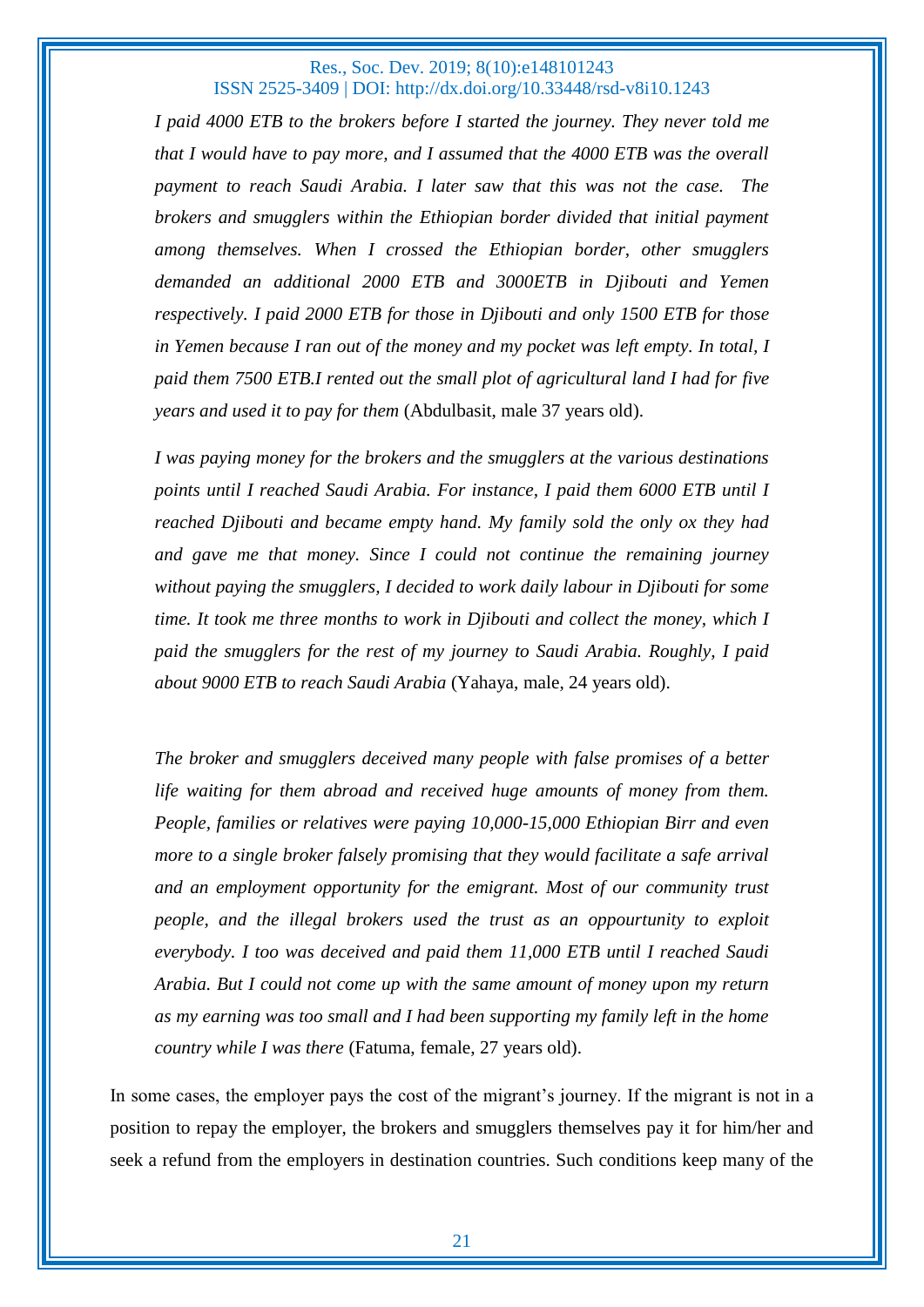illegal migrants in the same place working for a long period of time with little/no payment until they fully pay back the debt (Voronova & Radjenovic 2016:4). Fedila was an example of someone who delved into debt bondage and explained how having to pay this debt to her employer and having money deducted from her salary for no reason left her with nothing:

*I paid 6000 ETB for the local brokers who cheated me with the false promise of an excellent opportunity I would enjoy in Saudi Arabia. The payment to the brokers in Yemen was not included in the initial payment. They told me that my employer in Jeddah covers the cost from Yemen to Saudi Arabia. Of course, the employer paid a sum of 5000 Riyal to the Yemen brokers to facilitate my transportation and for a service fee to arrive there. The person employed me with a monthly salary of 1800 Riyal after my arrival, but I did not receive anything for three months because I had to pay the debt to the employer. I accepted that I had to pay the debt, but the employer sometimes deducted from my salary for no reason. Whenever I asked for clarification, the employer replied to me in an offensive manner saying that whatever they paid me was enough. I lost a lot of money due to debt payment and deduction of my salary for no reasons by the employers* (Fedila, female, 35 years old).

Mamadson also described how he paid the brokers commission and the money deducted from his salary without adequate reason as follows.

*Since I had no legal documents and had moved from place to place in that country, I could not search and obtain employment openly. All migrants there were getting employment through brokers by paying them a certain portion of their salary as a commission. Hence, I agreed to pay them commission and the brokers obtained a job for me in one construction site. I was paying 20% of my salary to the brokers for three to five months. Even though they were getting commission from me, the brokers were not genuine. They were colluding with the employers and deducting money from my salary for no reason. There were very few months that I received my full salary throughout my stay in that country. There were even times when they did not pay me at all. Because of that, and the high cost of living, I could not bring the amount of money I spent on the migration when I came back home. Since I had no way of accusing them legally, I could not do anything but keep silent, because they had the right to call the police and have*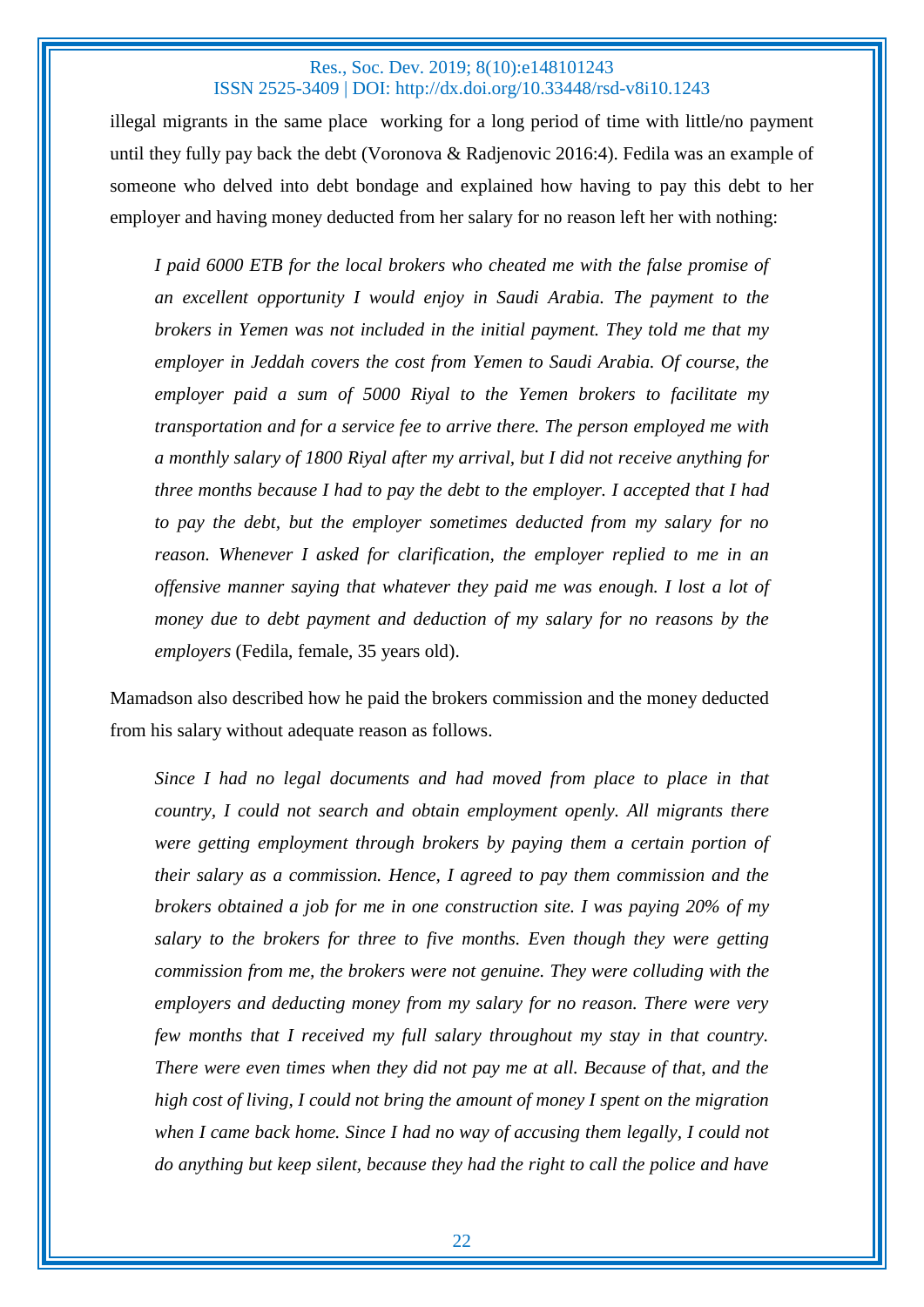*me imprisoned if they wanted as I had no legal permission to live and work there. Overall, the situation there was troublesome for me. It was not as portrayed by the brokers, smugglers, and friends just to convince me* (Mamadson, male, 25 years old).

## **3.5 Sexual Abuse**

Female migrants were particularly susceptible to sexual abuse. Some female study participants told how the smugglers or employers forced and raped them as the following narrations indicated.

*I left my home country for Saudi Arabia to get employment, better pay, improve myself, and support my family. However, I could not succeed in realizing my expectations. Rather, I became victim of sexual abuse. I will never forget the cruel brokers I encountered in Yemen. They asked me to give them money to travel from Yemen to Saudi Arabia. Nevertheless, I could not pay them as I had spent all the money that I had on the preceding transit route there. They separated me and took me far away from the other 'illegal migrants'. There were three males. They threatened me with a knife and took turns to rape me. After I reached Saudi Arabia, they diagnosed before they employed me and the result indicated that I had gonorrhoea. The physician prescribed me drugs and I cured after that. Allah saved me from HIV/AIDS at least* (Mishel, female, 27 years old).

Fatuma also told of the sexual assault she endured on her journey:

*The smugglers were such barbarous and brutal people. They had no sympathy for human beings. I had never seen such kinds of people. They are beasts. They raped me many times by force without any protection. Had it not been that I had taken birth control before I started the journey, I would have become pregnant. Because of their brutal deeds against me, I hated my life and myself in general. I did not imagine that I could resist all those challenges and survive as a human being. Thanks to Allah! I am able to exist until now. He (the creator) gave me the endurance* (Fatuma, female, 27 years old).

Zubeda described how the smugglers and the son of her employer coerced and sexually abused her saying that: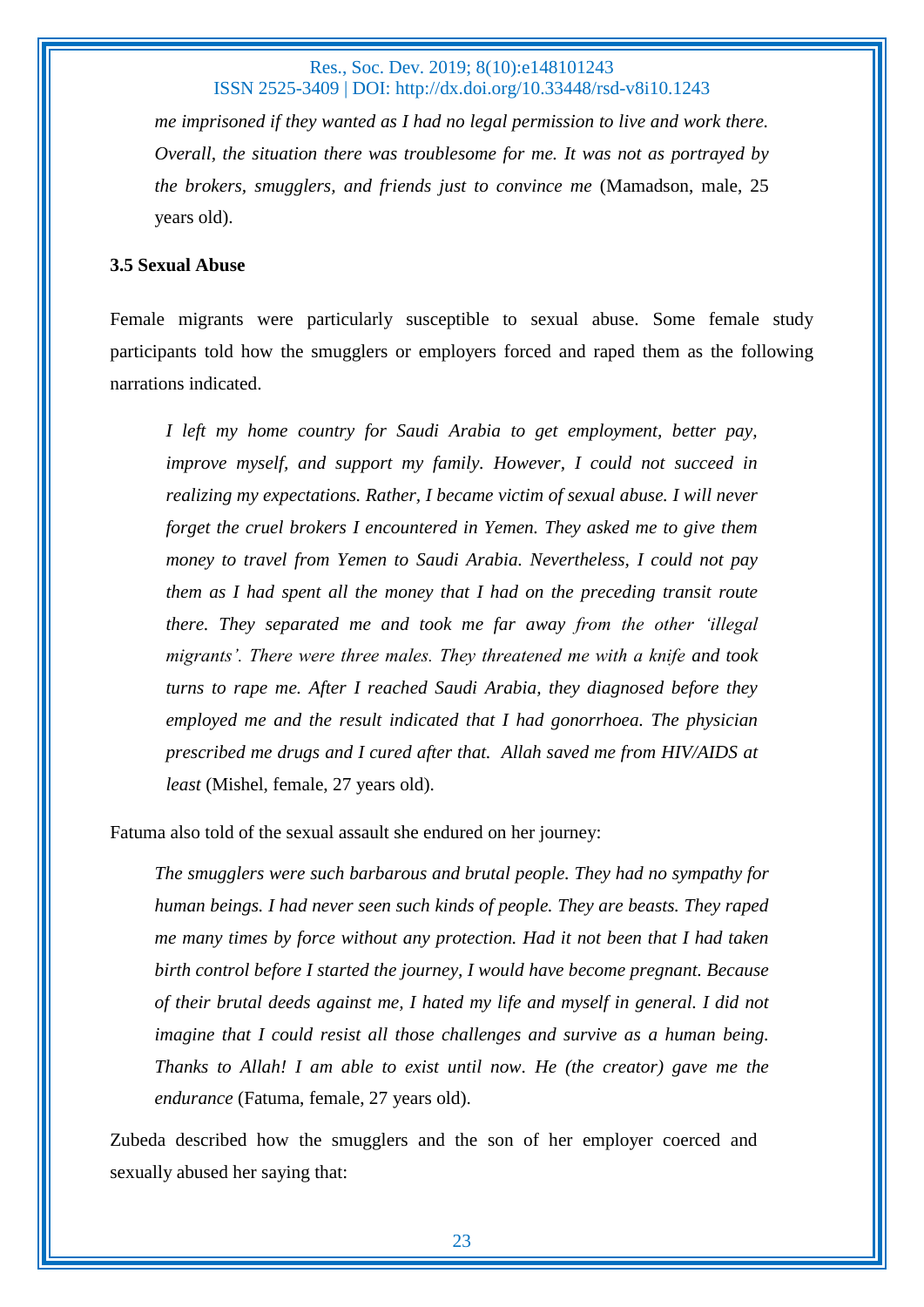*We stayed in a house owned by the smugglers in Jijiga, a town in the Eastern part of Ethiopia, for more than a week before we started the journey. It was common for women to experience sexual abuse there. The smugglers demanded for sexual favours from the women migrants in addition to money. It was impossible to refuse them as serious punishments like slapping, intimidation and assault followed the refusal. I encountered something similar in Yemen. One of the smugglers called and asked me to have sexual relations with him. I tried to refuse. But he repeatedly slapped and intimidated me by pointing a gun at my head. Under those dreadful circumstances, I had sexual intercourse with him to save my life. The same situation followed me after I reached Saudi Arabia and got employment. The son of my employer frequently came in the middle of the night to where I sleept and asked to have a sexual relationship with him. I refused him so many times. But he forced and raped me one day when no one was home. He gave me post pills and warned me not to speak a single word about what happened to me. I kept silent and continued my jobs, as I had no person and institution to appeal* to for help (Zubeda, female, 25 years old).

#### **3.5 Restricted Communication and Isolation from Social Interaction**

The returned migrants described how they were confined to one place throughout their stay in Saudi Arabia and how they were isolated from any social interaction. Some of them were restricted to one place due to fear of arrest by police, as they were illegal residents. Others described that their employers restricted them. Their employers made it impossible for them to communicate with their families and friends at home or even with anyone else there. Zubeda described the prevention and restriction from anybody else as:

*I could not make telephone calls even to my family let alone anyone once I entered my employer's home. She snatched my cell phone and hid it because she thought that if I had any means to communicate with somebody, I might leave her home if I faced problems. For instance, she suspected that I would call and report the problems I encountered in her home to somebody. People might then help me to leave her home. She prevented and restricted me for fear of that* (Zubeda, female, 25 years old).

Michel had no contact with anyone for two years: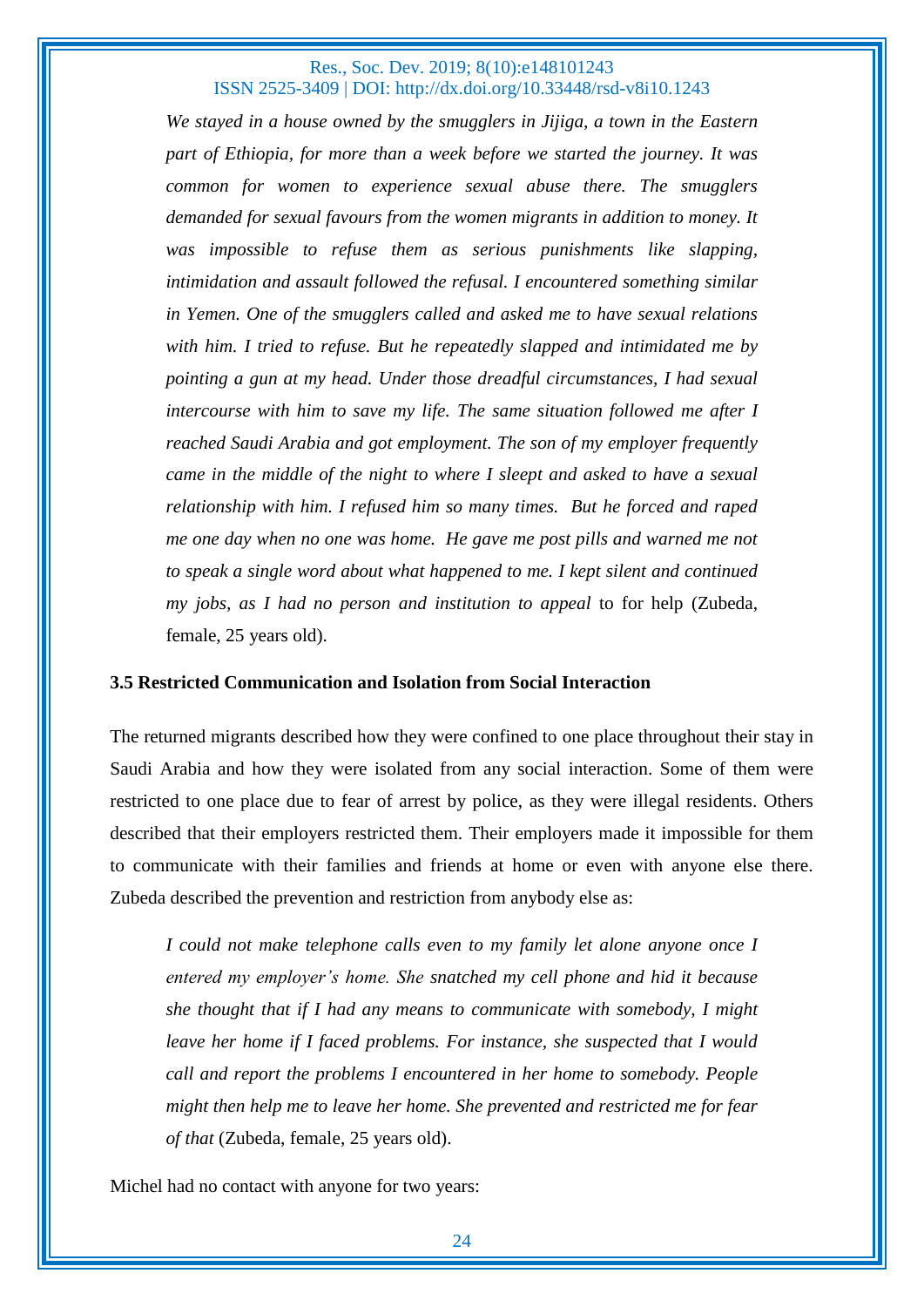*I had no means to communicate with my family because my employer confiscated my cell phone and prevented me from communicating with my family and relatives at home. The employer also refused to allow me to use their home cell phone. So I had no communication with my family for the two years I stayed there. I had no chance to go out and phone from the outside, as I feared my employers and the police. As I had no identity card, I feared that the police may arrest me. Even if I had a legal identity card and could do so, my employer and his family did not allow me to go out even for a second. They warned me and strictly forbade from leaving the house and communicating with anybody. Even if I saw Ethiopian migrants on the street when I sometimes went out on an errand, I was afraid of even exchanging greetings with them because I feared my employer* (Mishel, female, 27 years old).

The isolation sometimes went beyond the mere restriction of their communications with anyone else. Fedila and Fatuma described how they were not even able to seek medical treatment:

*As I worked for long hours without a rest, I was frequently sick and could not even receive medical treatment because my employer's wife did not allow me to go to a health institution. She suspected that I might use the opportunity and escape from her home. Instead of sending me to a health institution for treatment, she bought me drugs without a prescription* (Fedila, female, 35 years old).

*As I was undertaking backbreaking chores without any rest, I was suffering from serious back pain for which I never got medical treatment because my employer did not allow me to do so. I was totally confined to the house by the employer throughout most of my stay there. She restrained me because she thought that I might get information and try and return home if I got in contact with somebody else* (Fatuma, female, 27 years old old).

Staying away for a long time without having any communication with their families resulted in the disintegration of the family for some of the study participants. Abdulbasit, Abdushukur and Fares all describe the effect of not having any contact had on their families:

*As I stayed there for a long time without having communication with her, my wife assumed that I was not alive and appealed to the court for a divorce. The court*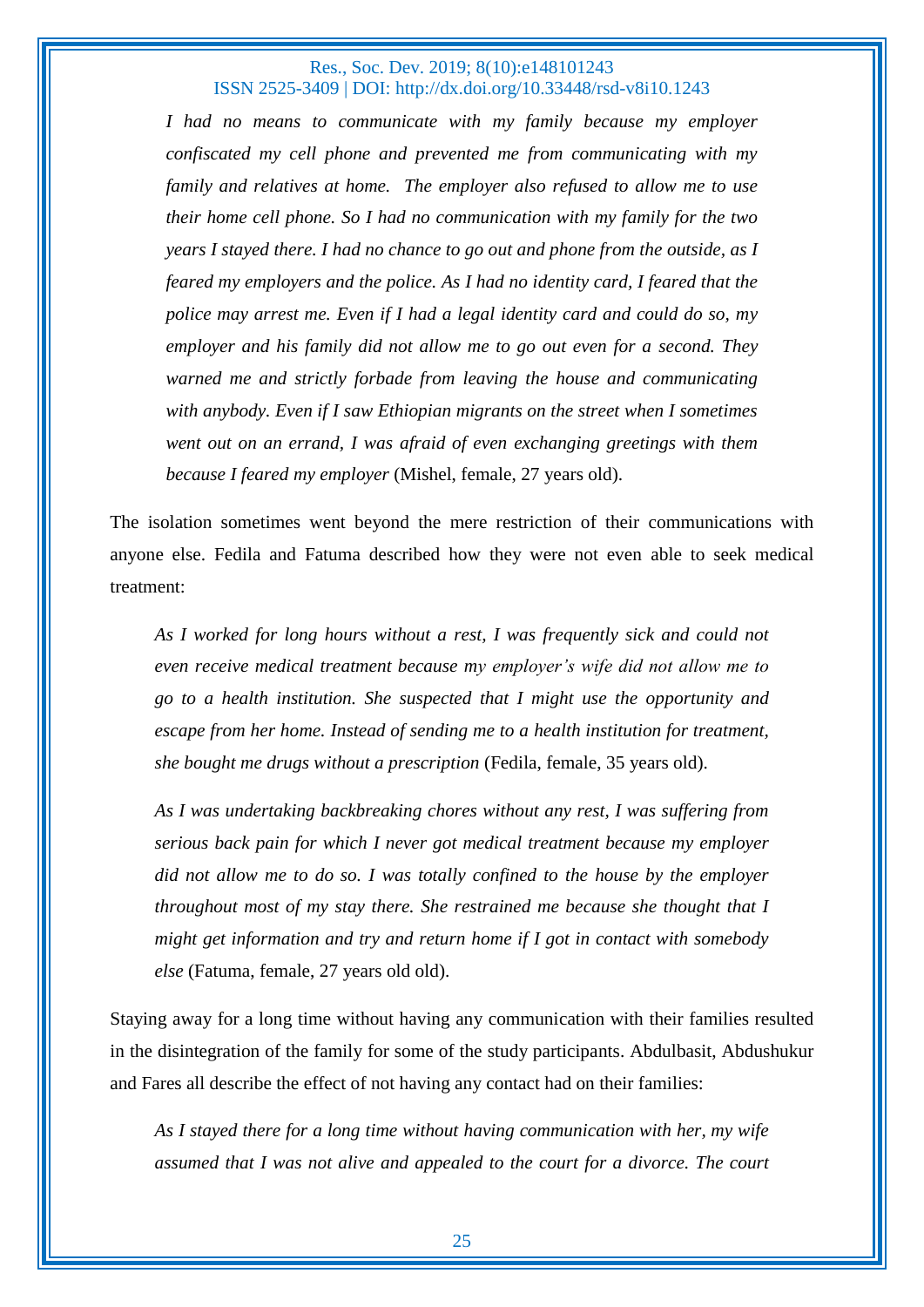*had notified me to appear for an appointment three times but I could not appear as I was not aware of this. Finally, the court concluded our marriage as divorce in my absence. She was already married to another person when I returned home. I heard all these things when I returned home after three years. I left empty hand. I did not even have a house even to live in. I re-married another woman recently and am now living in a rented house* (Abdubasit, male 37 years old).

*I worked for a private wood working enterprise outside of Jeddah City. I had no way to communicate with my family left at home and send them money. My family suffered a lot. Two of my children left home and migrated to somewhere I do not know. I am still searching for them, but I cannot get any information regarding their whereabouts* (Abdushukur, male, 38 years old).

Fares told of how his family suffered during his absence:

*I had no means to communicate with my family. It was not possible for us to appear in public places while we were in Saudi Arabia. As we had no legal identity cards, it was very difficult for us to move from place to place for fear of arrest by the police. The construction supervisors did not allow us to leave the construction sites for fear of punishment for employing illegal workers. We were leading a confined life in the construction sites. I had no way of sending money to my family at home during the first year of my stay there. They did not even have a piece of bread for daily survival. Because of that, two of my children dropped out of school, left home, migrated to Jimma town and joined the street life* (Fares, male, 45years old).

As far as the migrants' communication with their families is concerned, both the male and female FGD participants also described that a number of migrants never called their families since they left home. There are many migrants from their village whose families do not know whether they are dead or alive due to this reason. The participants further disclosed that this is because their employers often do not allow them to do so. The key informant from Labour and Social Affairs Office of the district also mentioned that the smugglers, traffickers and even the employers often block the communication between the migrant and their family members left behind in order to exploit them and conceal information related to the exploitation.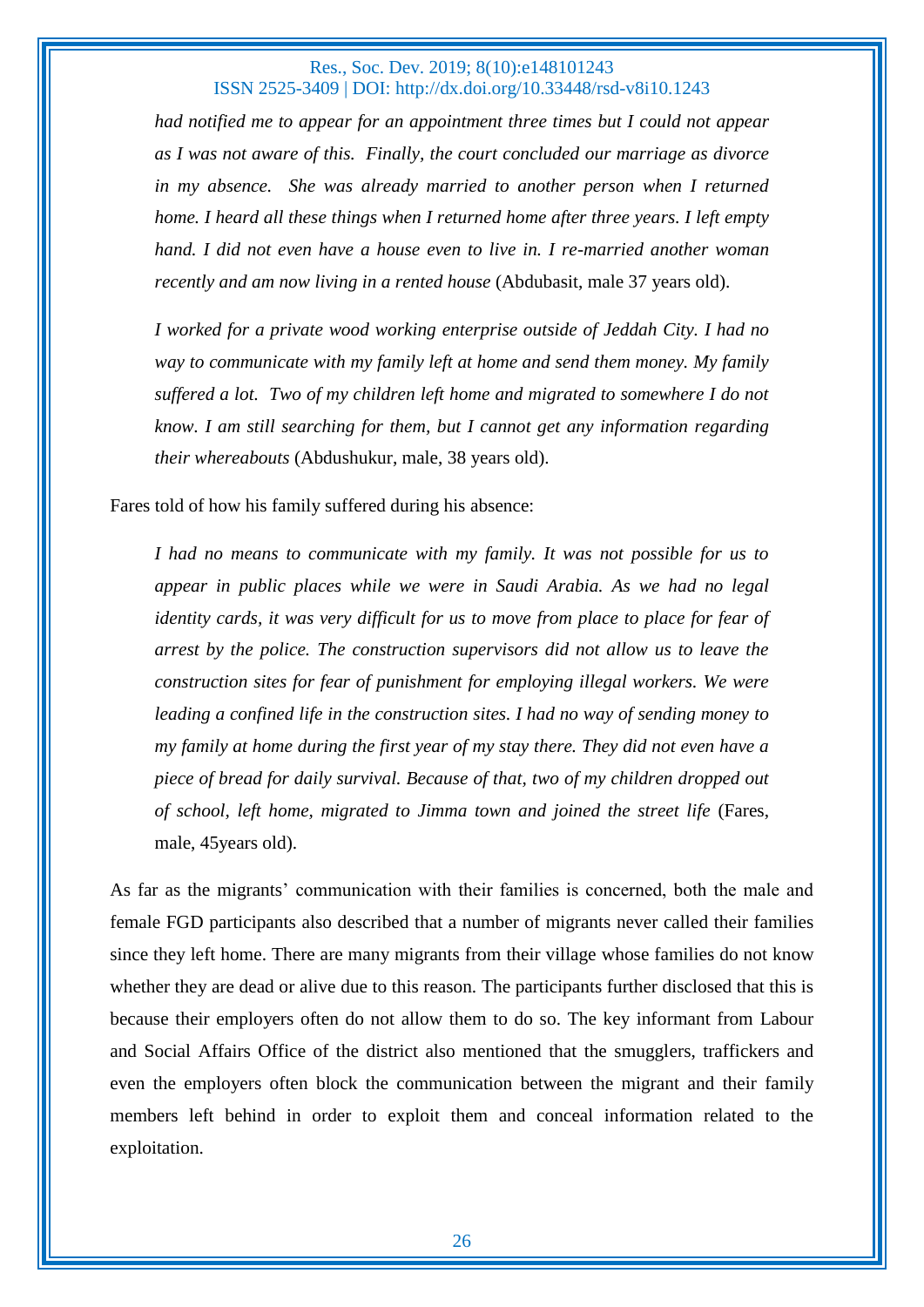## **4. Conclusion**

Field data reveals that study participants who took the illegal migration route experienced a wide range of abuse and exploitation both en route and in the destination country. The abuse included physical, psychological and sexual abuse.

While the journey en route was itself physically exhausting with migrants experiencing hunger and thirst, they were also subject to physical abuse such as insults, beating, slapping, kicking, and bodily burn from the smugglers. Both men and women were subject to abuse. Injuries inflicted included bodily wounds, broken limbs and ribs. In addition to the physical abuse, the smugglers and traffickers robbed, and exploited migrants economically charging them for extra services at different transit points. In this ways, they held the migrants in debt bondage. Women became subject to sexual abuse by smugglers and by employers.

The abuse continued in the country of destination by employers themselves. Economic exploitation took the form of long working hours with little rest, difficult workloads, reduced pay or wages withheld altogether. Punishment was particularly harsh for those with few or no skills. In addition, the situation deprived the study participants from getting sufficient or healthy food. Women, usually domestic workers, had been subject to sexual abuse by employers and their families. Study participants were restricted in terms of their interaction with their countrymen and communication with their families left behind in the home country.

The various types of abuse and exploitation experienced by the returned migrants implies the returnees require various types of reintegration support depending on the individual experiences of the returned migrants. This also involves responses from family, relatives, neighbours, government and non-governmental organizations.

## **References**

Abdulraheem, S. & Oladipo, A.R. (2010).'Trafficking in women and children: A hidden health and social problem in Nigeria'. *International Journal of Sociology and Anthropology 2*(3): 34-39.

Bryant-Davis, T.; Tillman S.; Smith K. (2010). Struggling to survive: Sexual assault, poverty and mental health outcomes of African American women. *American Journal of Orthopsychiatry 80*(1): 61-70. doi: 10.1111/j.1939-0025.2010.01007.x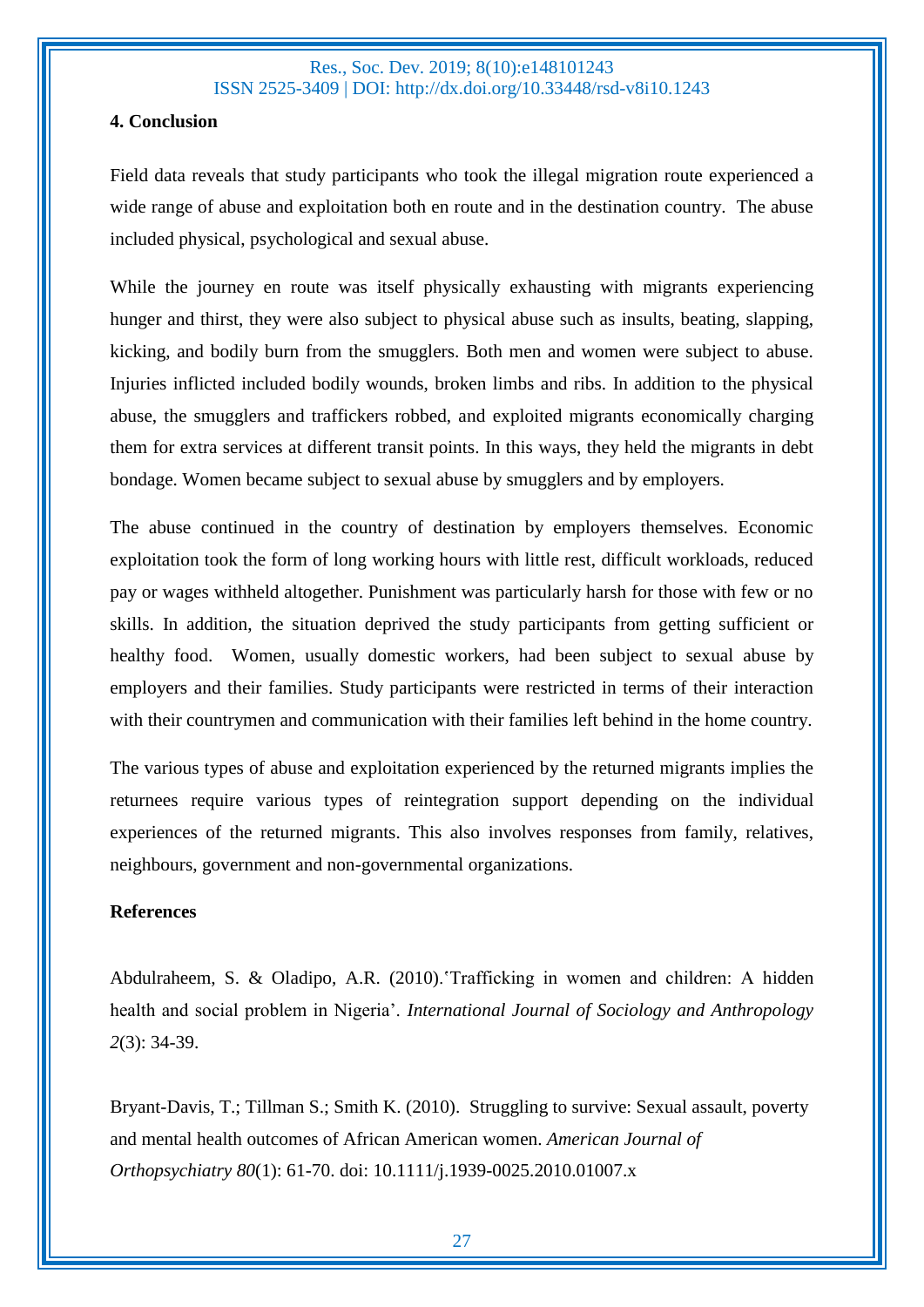Calandruccio, G.(2005). 'A Review of recent research on human trafficking in the Middle East'. *International Migration 43*(1): 267-299.

Cassarino, J. (2008). The conditions of modern return migrants. *International Journal on Multicultural Societies 10*(2): 95-105. www.unesco.org/shs/ijims/vol10/issue2/intro

Creswell, W. (2009). Research design: quantitative, qualitative and mixed methods approaches*.*3 rd edition. Los Angeles, London, New Delhi, Singapore. Sage.

Danish Refuge Council and the Regional Mixed Migration Secretariat. (2012). Desperate choices: Conditions, risks and protection failures affecting Ethiopian migrants in Yemen. Nairobi

Lincoln, YS. & Guba, EG. (1985). Naturalistic inquiry. Sage, Newbury Park.

Enaikele, MD & Olutayo, AO. (2011). 'Human trafficking in Nigeria: Implication for human immune deficiency virus and acquired immune deficiency syndrome' (HIV/AIDS) pandemic. *International Journal of Sociology and Anthropology 3*(11):416-422.

Human Smuggling and Trafficking Centre. (2006). Fact sheet: Distinction between human smuggling and human trafficking. Available at HSTC@ state. Gov. Accessed on 27/12/2014.

International Organization for Migration.(2003). Irregular migration. Available at [https://www.google.com/?gws\\_rd=ssl#q=IOM+definition+of+illegal+migration+pdf.](https://www.google.com/?gws_rd=ssl#q=IOM+definition+of+illegal+migration+pdf)Accesse d on 25/10/2014.

International Council on Human Rights Policy. (2010). Irregular migration, migrant smuggling and human rights: Towards Coherence. Geneva, Switzerland.

International Organization for Migration. (2011). Guidelines for assisting victims of human trafficking in East Africa Region. Geneva.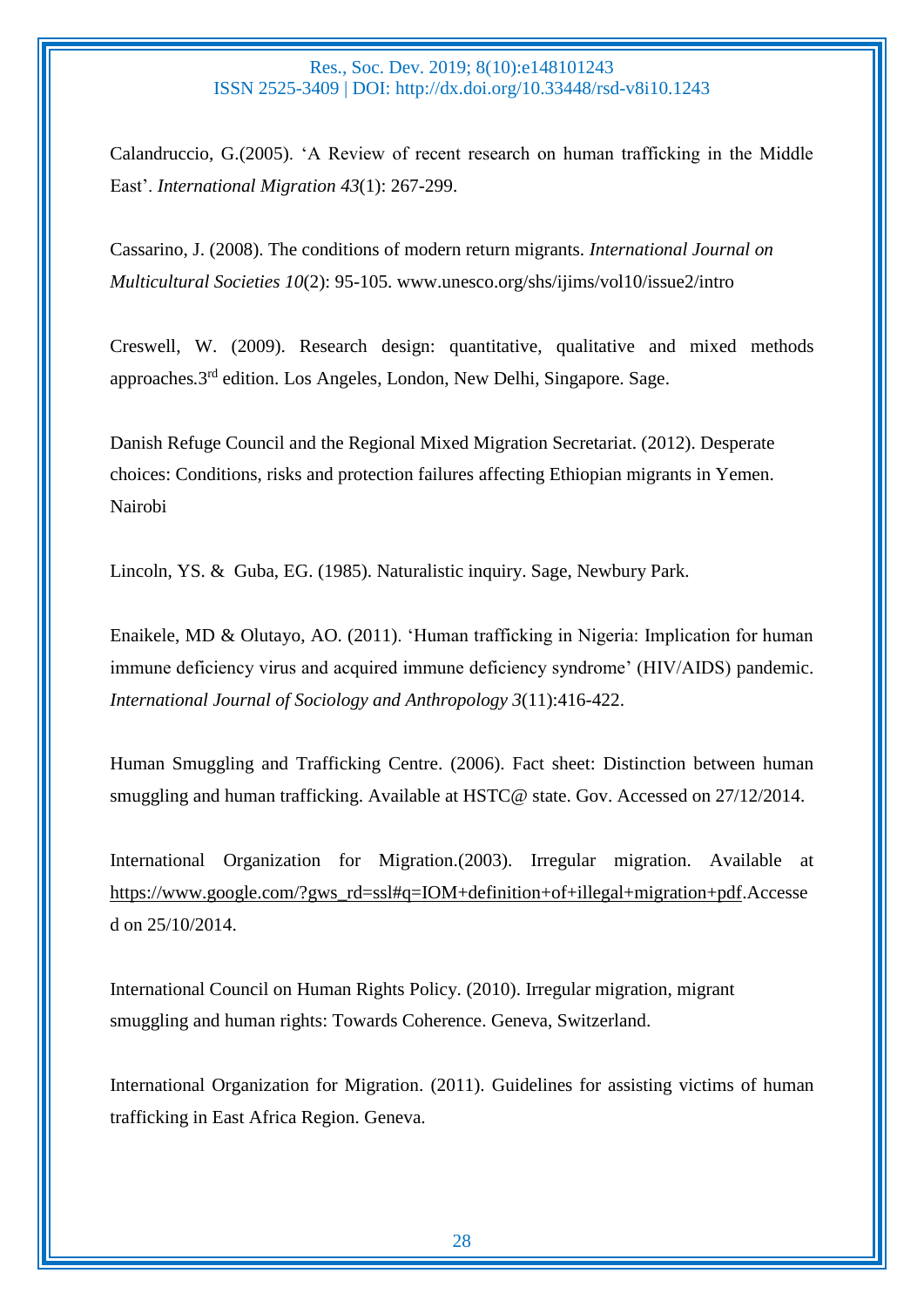Jayagupta, R. (2009). The Thai Government repatriation and reintegration programs: Responding to trafficked female commercial sex workers from the Greater Mekong Sub region. International Migration, 47, 227-253. doi:10.1111= j.1468-2435.2008.00498.x

Lyneham, S. (2014). Recovery, return and reintegration of Indonesian victims of human trafficking*. Australian Institute of Criminology. Trends and issues in crime and criminal justice no. 483.*[SI:sn].

Morrow, S. (2002). 'Quality and trustworthiness in qualitative research in counselling psychology'. *Journal of counselling Psychology 52*(2):250-260. DOI: 10.1037/0022- 0167.52.2.25

Muco, E. (2013). 'Trafficking in human beings: Paradigms of successful reintegration into society. Albanian case'. *European Scientific Journal 9*(4): 1857-7881.

Regional Mixed Migration Secretariat (RMMS). (2014). The letter of law: Regular and irregular migration in Saudi Arabia in context of rapid change . Nairobi.

United States of America Department of State. (2015). Trafficking in persons report.[SI].

United Nations Office on Drugs and Crimes. (2008). *An introduction to human trafficking: Vulnerability, impact and action*. Vienna.

United States os America Department of state. (2012).*Trafficking in persons report 2012- Ethiopia*. Available at: [http://www.refworld.org/docid/4fe30ccb32.html](http://www.refworld.org/docid/4fe30ccb32.html .%20Accessed%20on%2012/8/2013) . Accessed on [12/8/2013](http://www.refworld.org/docid/4fe30ccb32.html .%20Accessed%20on%2012/8/2013)

United States of America, Department of State. 2016. *Trafficking in person report*. Washington.

The International Organization for Migration. (2015). *Human trafficking and smuggling of migrants in the context of mixed migration flows: state play in the IGAD region*. Addis Ababa.